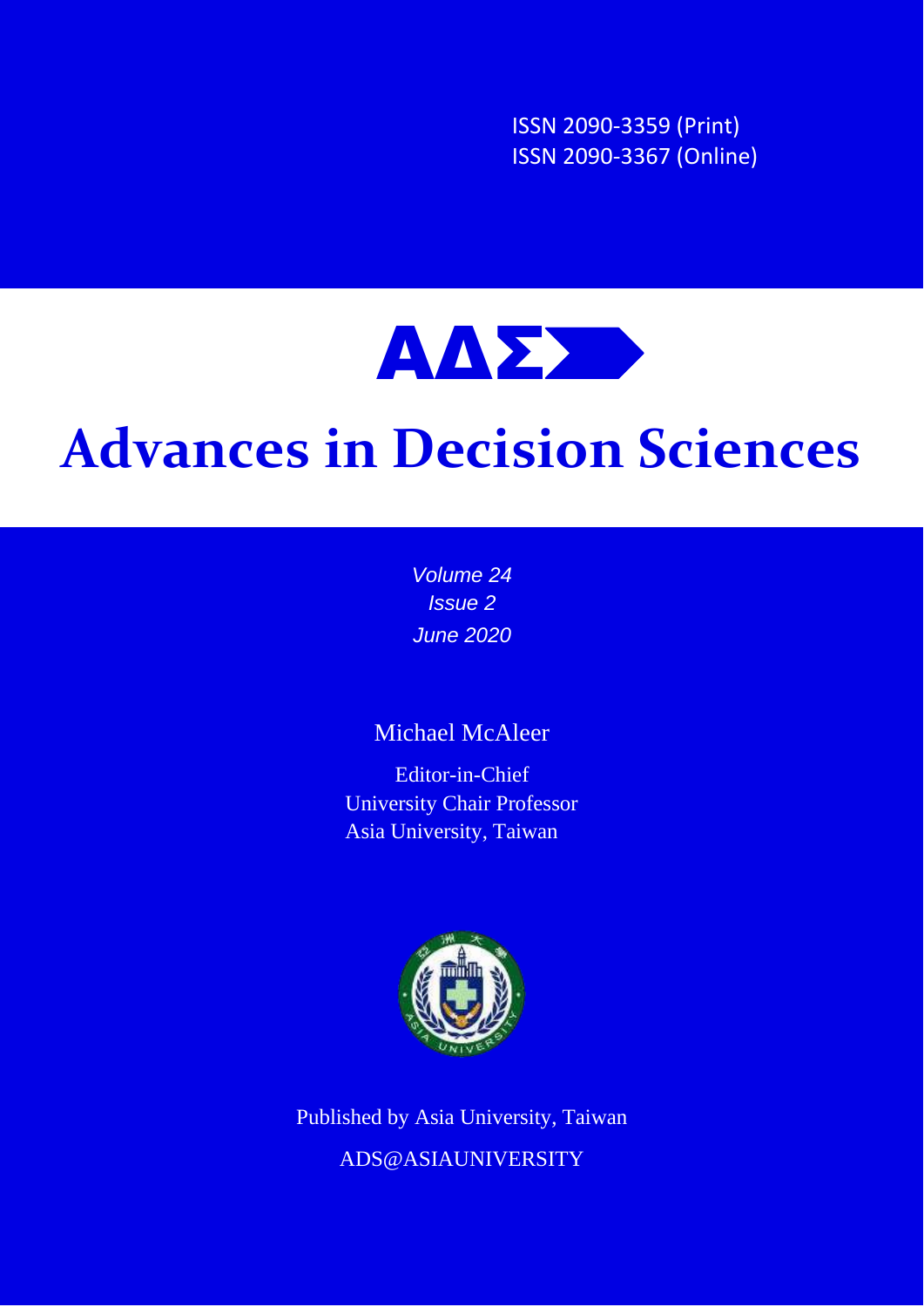# **Efficiency of the Retail Industry and Inelastic Supply\***

**Yoko Konishi**

RIETI, Japan

#### **Yoshihiko Nishiyama**

Institute of Economic Research, Kyoto University, Japan

Revised: June 2020

**\*** The paper is part of the project "Decomposition of Economic Fluctuations for Supply and Demand Shocks: Service industries" at RIETI. The authors appreciate invaluable advice and comments for data construction by Mr. Takashi Saito (METI). The authors are grateful for helpful comments and suggestions from a reviewer, and also from Professor Kyoji Fukao (Hitotsubashi University, RIETI-PD), Vice-President Masayuki Morikawa (RIETI), President and CRO Masahisa Fujita (RIETI), Naohito Abe (Hitotsubashi University), and seminar participants at RIETI. This research was partially supported by the Ministry of Education, Culture, Sports, Science and Technology (MEXT), Grant-in-Aid for Scientic Research (No. 15K03407 and 15H03335) and Research Project 2015 of Kyoto Institute of Economic Research.

**\*\*** Correspondence: [nishiyama@kier.kyoto-u.ac.jp](mailto:nishiyama@kier.kyoto-u.ac.jp)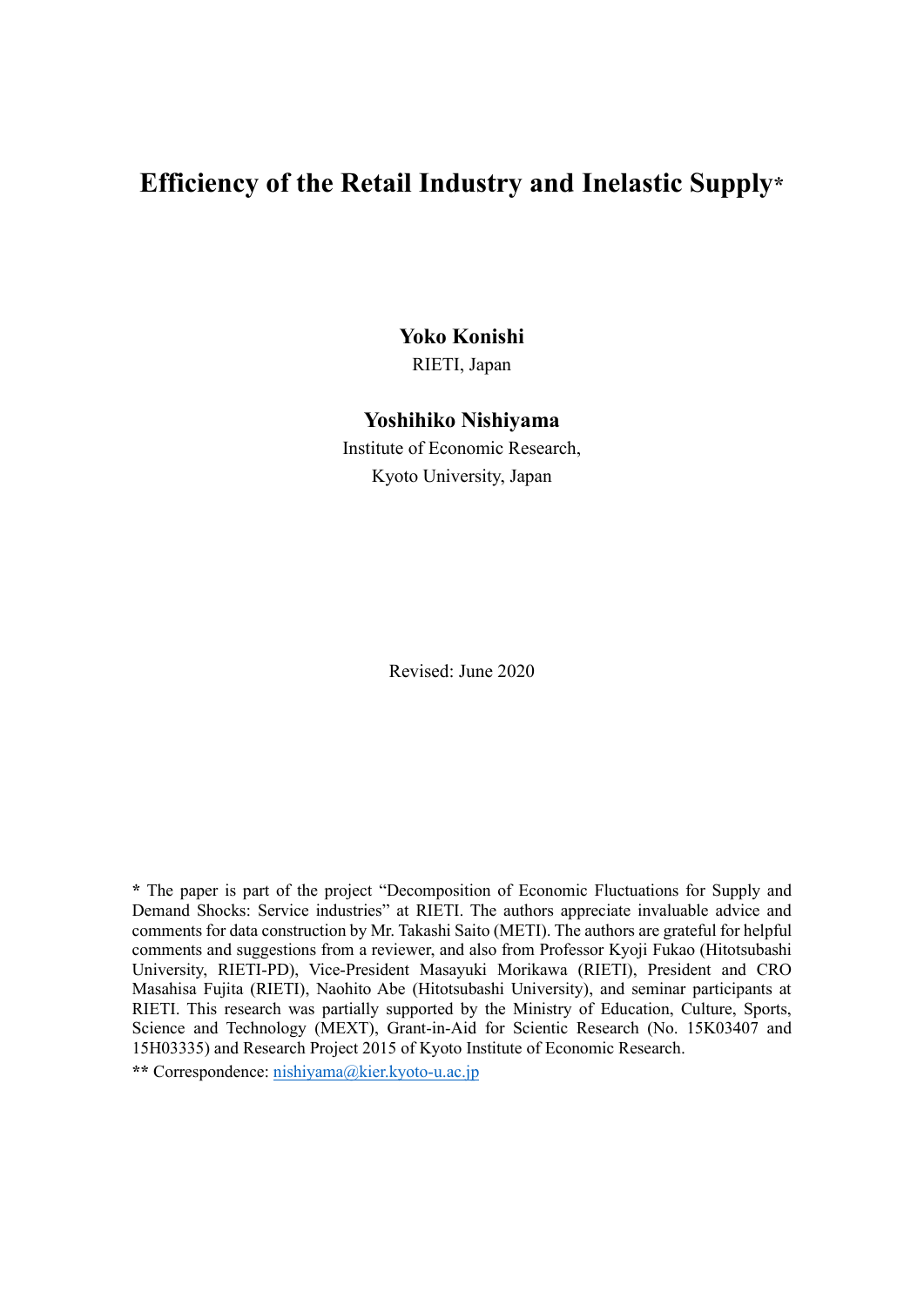#### Abstract

We propose a method to measure the efficiency of the retail industry. In the case of the manufacturing industry, we can define its efficiency by total factor productivity (TFP) based on the production function. Since retailers do not produce specic objects, we cannot observe their output with the exception of monetary observations such as sales or prot. TFP could be computed as in the manufacturing industry using such data, however, increased TFP does not necessarily indicate efficiency gain for retailers because it also includes the effects from the demand side. If demand increases, the TFP of retailers will increase. Therefore, we look at retailers' cost function rather than production function to study their efficiency. Assuming that the retail industry is competitive, we construct a cost model and identify the cost efficiency. In standard economic theory, duality holds for productivity and cost efficiency, though it is not clear in the present case. This paper deals with the retailers of goods with an inelastic supply function which include agricultural and marine products. We propose and apply a new empirical method to measure the retail industry efficiency of agricultural products using Japanese regional panel data of wholesale and market prices and traded quantity for a variety of vegetables from 2008 to 2014. The marginal cost efficiency was stable during this period.

 $Keywords:$  Retail industry, Agricultural products, Cost function, Marginal cost efficiency, Prefectural level data

JEL classification: L81, D24, Q11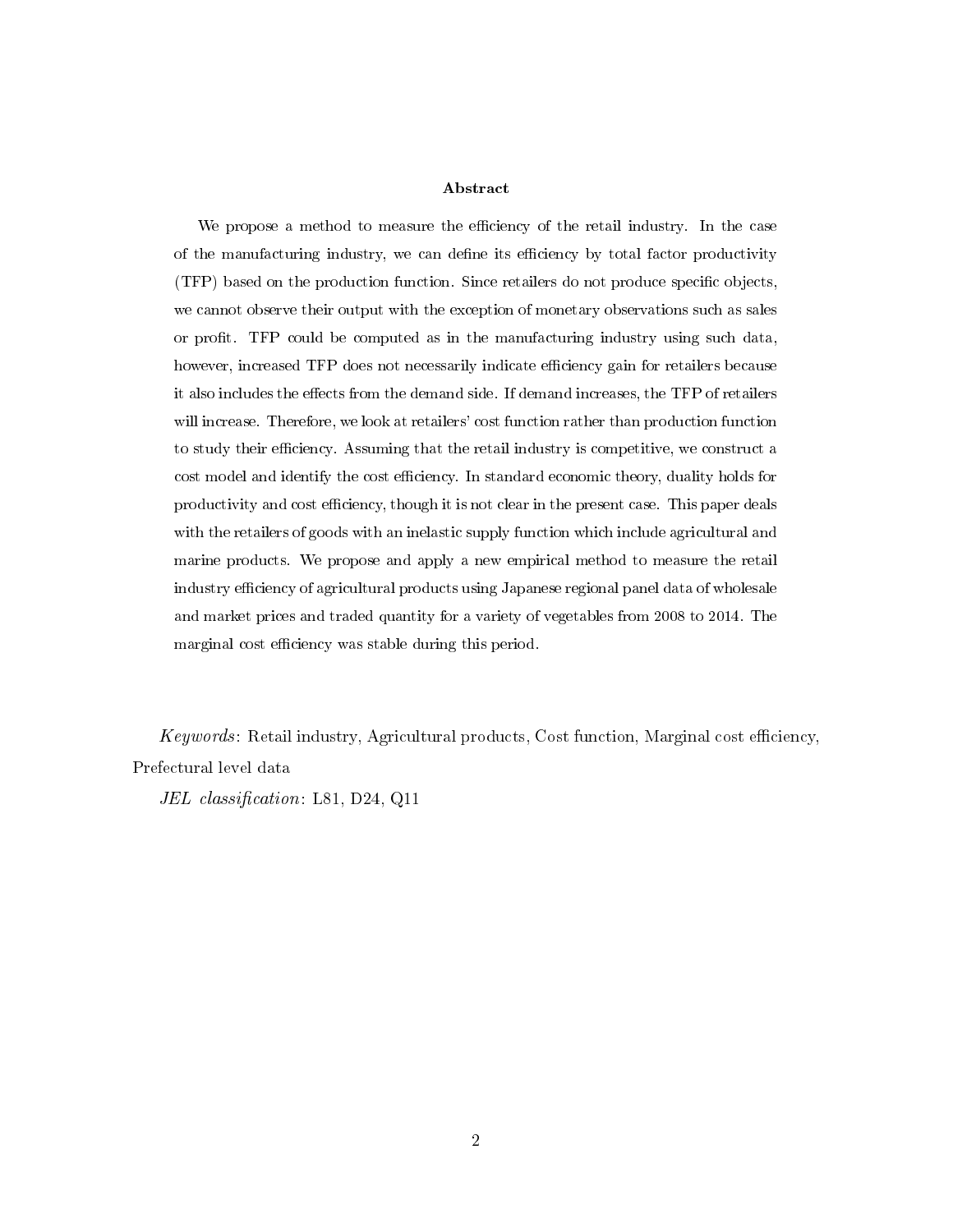## 1 Introduction

Productivity/efficiency is an important issue in economics because it is considered a source of economic growth. In the case of manufacturing industry, there exist a large body of literature, most of which estimates the production function and computes total factor productivity (TFP) as a measure of productivity. However, relatively little research has been conducted that studies the productivity of the service or non-manufacturing industries.

There are two essential difficulties relative to manufacturing industry if we take the TFPtype approach to this problem. First, it is not clear what the service sector produces. For example, the sales quantity may be considered as the production output, but it also could be regarded as the input. Therefore, the denition of the production function of the service industry is not a straightforward issue. One possibility is considering the sales or value-added as the outcome of service industries. However, this output depends also on the demand. Second, the consumption of service industry is realized only when demand arrives. For example, a hairdresser serves only when a customer visits the hair salon. Manufactures can produce goods without demand arrival. If the production quantity exceeds the demand, the stock simply increases. Productivity is a characteristic of suppliers, and in principle, should not depend on demand. The purpose of this paper is to measure efficiency of the retail industry. One possible approach, as stated above, is to compute TFP taking sales, margin, or profit as the outcome. This is, needless to say, an important measure of industry performance. However, this measure is affected by consumers' demand shocks, producers' supply shocks, retailers' efficiency shocks, and input market shocks. This means that it is unclear what kind of policy should be implemented—demand side, supply side, or retailer efficiency improving—in response to a decline in TFP in the retail industry.

In order to identify the retailers' efficiency based on the TFP, we adopt the cost function approach for the efficiency measure related to the role of retailers. They operate if there is a difference between the market-clearing price and the price at which they buy goods from suppliers. If the retail industry is competitive, which is likely, their profit must be zero. We estimate the cost function and cost efficiency of retailers by using this relationship. The retail industry is a part of the service industry. There are some empirical results of productivity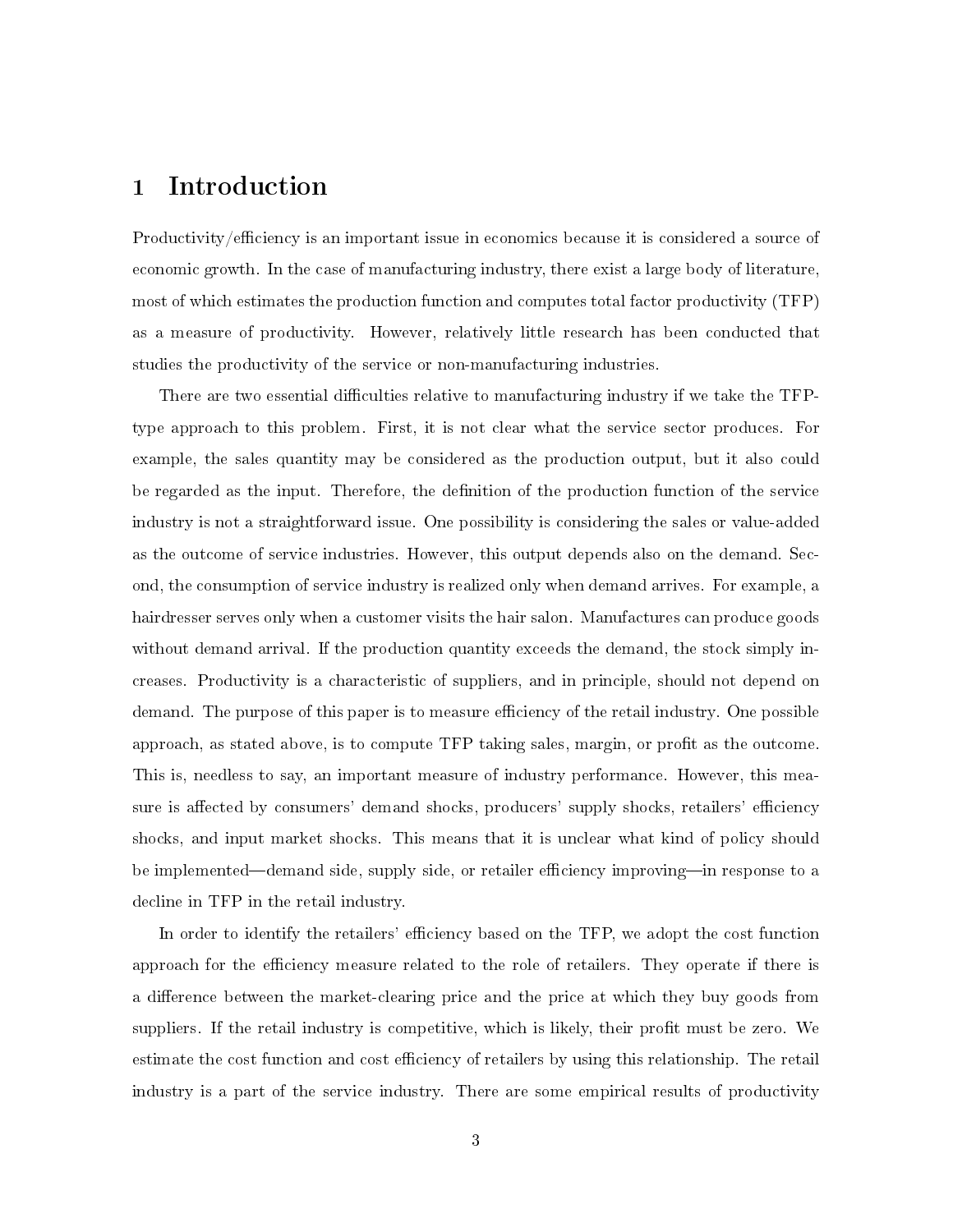measures for the service industry. We refer to a limited number of results in this field. Foster et al. (2006) compute the labor productivity of the retail industry in USA. Kainou (2009) computes labor productivity using Japanese data. Fukao (2010) computes TFP for various service sectors in Japan by focusing on the effect of ICT investment.

Jorgenson, Nomura and Samules (2015) compare TFP of Japanese and US wholesale/retail industries to conclude that the former attains only 70% productivity of the latter. Kwon and Kim (2008) calculate the TFP of the wholesale and retail industry using Japanese panel data to examine the source of changes in the productivity of the Japanese wholesale and retail industry. Mas and Moretti (2009) investigate the efficiency of cashier workers using high frequency data. Morikawa (2011, 2012, 2014) studies the productivity of a variety of service industries by TFP analysis. Fukao et al. (2016) discuss the results in connection with the choice of deflator in several service sectors for the UK, US, and Japan. Konishi and Nishiyama  $(2010)$  estimate efficiency of hairdressers using microdata by a hedonic approach.

In modern microeconometrics, we often apply structural econometric modeling. There, we construct an economic model of behavior of agency as well as the constitution and market regulations. In constructing the econometric model, we add shocks and errors, clearly specifying who can observe which components, which in turn determines how the solutions are affected. This addresses any problems of endogeneity that may arise. Based on this model, we study how we can identify quantities of interest and estimate them. This approach is called structural econometric modeling (see Reiss and Wolak (2007) and Ackerberg, Benkard, Berry and Pakes (2007) for overviews).

In terms of efficiency analysis, Marshack and Andrews (1944) first identified the endogeneity problem in the production function estimation. Taking this problem into account, Levinsohn and Petrin (1999, 2003) and Olley and Pakes (1996) proposed new identification and estimation methods for measuring productivity. Ichimura, Konishi and Nishiyama (2011), Ackerberg, Caves and Frazer (2015) and many other papers are related to this problem. See the references in these articles. We also refer to Ackerberg et al. (2007) and Syverson (2010) for a brief survey of this field. We follow this approach to handle the problem of endogeneity, define, and estimate the efficiency of retailers.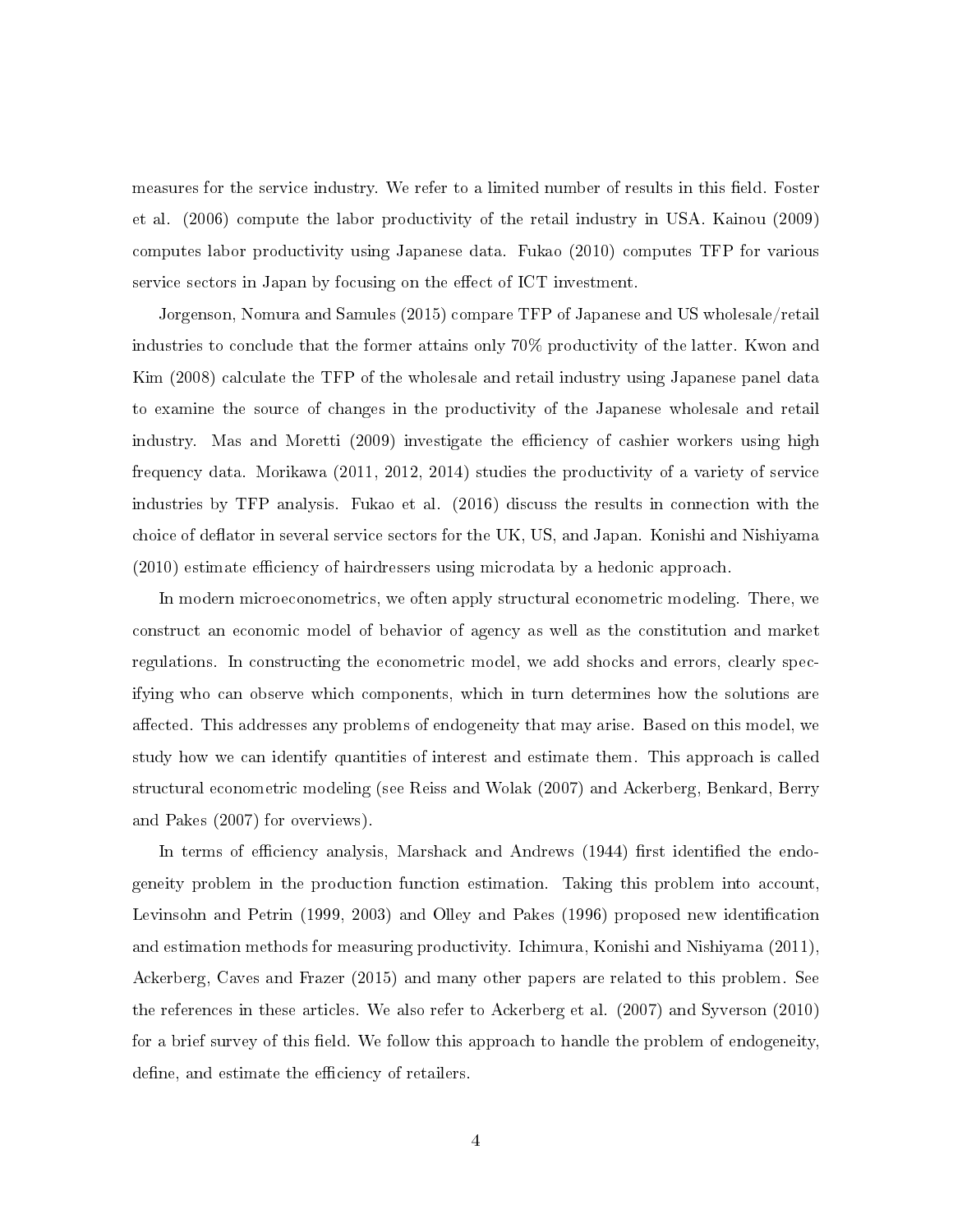The following section provides a simple economic model of retailer behavior when the supply function is inelastic. Using this framework, we add shocks and errors to determine the endogeneity structure in Section 3. Section 4 presents an econometric model and its estimation method. Section 5 explains the data and provides results of the empirical analysis using prices and quantity of Japanese agricultural products. Section 6 concludes.

# 2 A Simple Economic Model of Retailer and Producer Behavior

We propose an economic model of retailer behavior based on the key observation that their prot depends on the price gap between the wholesale and retail markets. There are three participants in this setup: consumers, producers, and retailers. Retailers exist because consumers cannot purchase goods directly from the producers for several reasons. The retailers purchase goods from the producers in the wholesale market and sell them to consumers observing their demand function.

Needless to say, retailers seek to earn a profit from the price gap. They have to pay labor and capital costs out of the income from the price gap, which includes wages and rent for the store and/or warehouse. Retailers are willing to work only when their costs do not exceed the earnings from the price gap. If the retail industry is competitive, retailers earn no prot. Then the equilibrium price in the wholesale market will be set at the level at which the revenue equals the total cost.

In this paper, we consider retailers trading goods with inelastic supply curves, such as agricultural products. The products, like fresh food, cannot be stocked. Producers supply a fixed amount of their product to a wholesale market. The supply amount is initially fixed; thereafter the wholesale price is determined such that the entire supply is sold out. The fixed supply level, the consumers demand function, and the retailers' cost determine the wholesale market price. Producers will determine their optimal supply in the wholesale market such that their revenue is maximized, given the behavior of the retailers.

We do not consider the profit maximization by the producers as the production quantity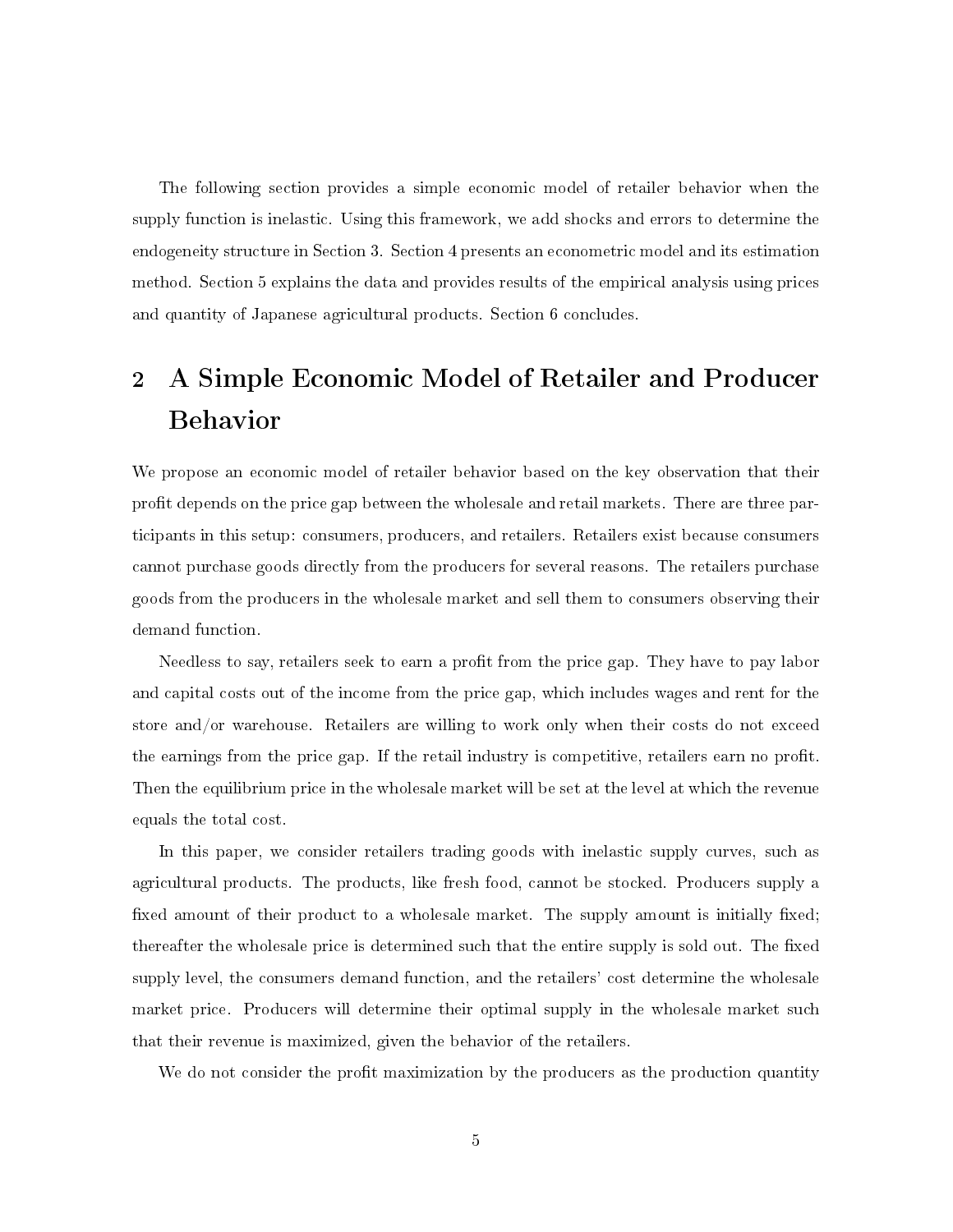was already determined in the past. For example, farmers decide how much cabbage they plant several months before they sell their crop in the market. They can only adjust how much cabbage they ship in a day or a month. They cannot ship more than they have, but can choose to dispose a part of the crop. Under this setup, we obtain a Nash equilibrium in the market.

In the real economy, retailers vary in terms of their scale or other attributes, such as department stores, supermarkets, and local shops. Obviously, they operate on different principles and perhaps face different customers. We should carefully construct an economic model that considers such aspects, especially when we consider commodities with product differentiation. In this paper, we ignore these issues by using data of ordinary agricultural products. We only briefly look at the scale effect in the empirical section later.

#### 2.1 Decision of retailers

We present a basic formal model in the above-mentioned framework. See Figure 1. Suppose producer supply is fixed at  $q^+$ . The supply function is, units of their products in the wholesale market, which means that the supply curve is inelastic. For example, farmers dispatch a certain amount of agricultural products to the wholesale market that must be sold within the day. The supply function is,

$$
q = q^+
$$

as shown in the figure. Let the consumer demand function be

$$
p = \alpha - \beta q, \ \alpha > 0, \ \beta > 0.
$$

If consumers can directly buy goods from the producers,  $A$  is the equilibrium point and the equilibrium price is  $p^m$ . Since this is impossible in the present setting, retailers purchase the products at a certain price  $p^w$  that is lower than  $p^m$  and sell them to consumers at  $p^m$ .  $p^w$ is determined by the game played by producers and retailers where producers move first and supply  $q^+$  units of the good. Thereafter, each retailer offers a price. If there is only one monopolistic retailer, s/he can offer  $p^w = 0$ . On the other hand, if the retail industry is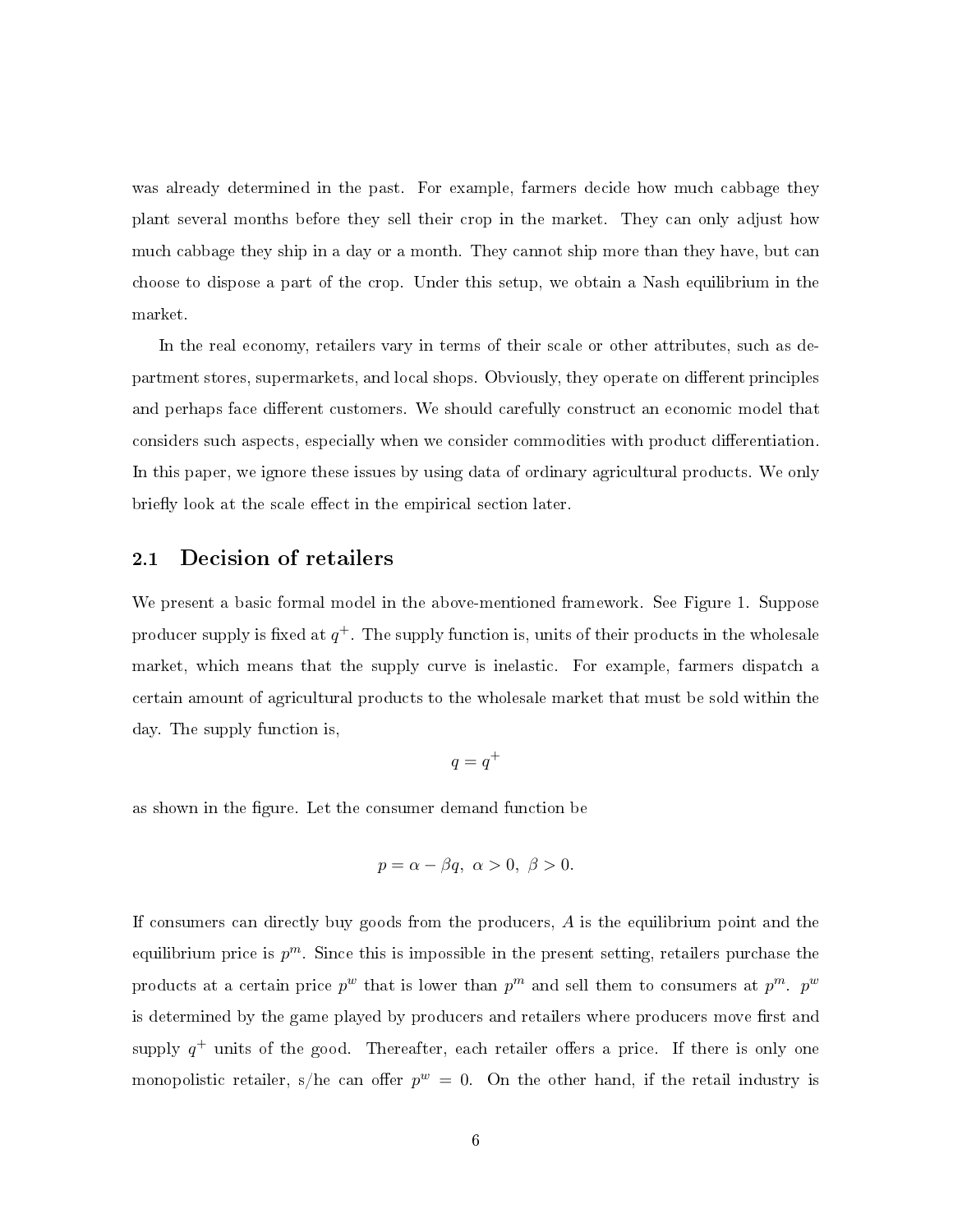competitive,  $p^w$  will be determined such that the revenue  $p^mq^+$  equals the total cost of the retailers, thereby implying zero retailers' profit.

It seems likely that retailers compete with each other, as the barriers to entry in the retail industry are not significant, except in case of some special commodities. Let the cost of retailers exclusive of purchase cost be

$$
C(q) = c^0 + c^1 q.
$$

Retailers need to pay  $C(q)$  to sell the quantity q of the commodity. This consists of labor costs, capital costs, and other costs like transportation costs.  $c^0$ ,  $c^1$  depend on such input prices, but we do not explicitly outline this relationship now. The total cost including the purchase cost is  $C(q) + p^{w}q$ .

Retailers operate only when

$$
(p^{m} - p^{w})q^{+} \geq c^{0} + c^{1}q^{+}
$$

and the retailers' purchase price must satisfy

$$
p^{w} \le (p^{m} - c^{1}) - \frac{c^{0}}{q^{+}}
$$
  
=  $(\alpha - \beta q^{+} - c^{1}) - \frac{c^{0}}{q^{+}}.$ 

The equality uses the equilibrium condition of retail market.

# 2.2 Nash Equilibrium under perfect competition in the retail industry

If the retail industry is competitive, or the no profit condition holds, the retailers offer the price

$$
p^{w} = (\alpha - \beta q^{+} - c^{1}) - \frac{c^{0}}{q^{+}}.
$$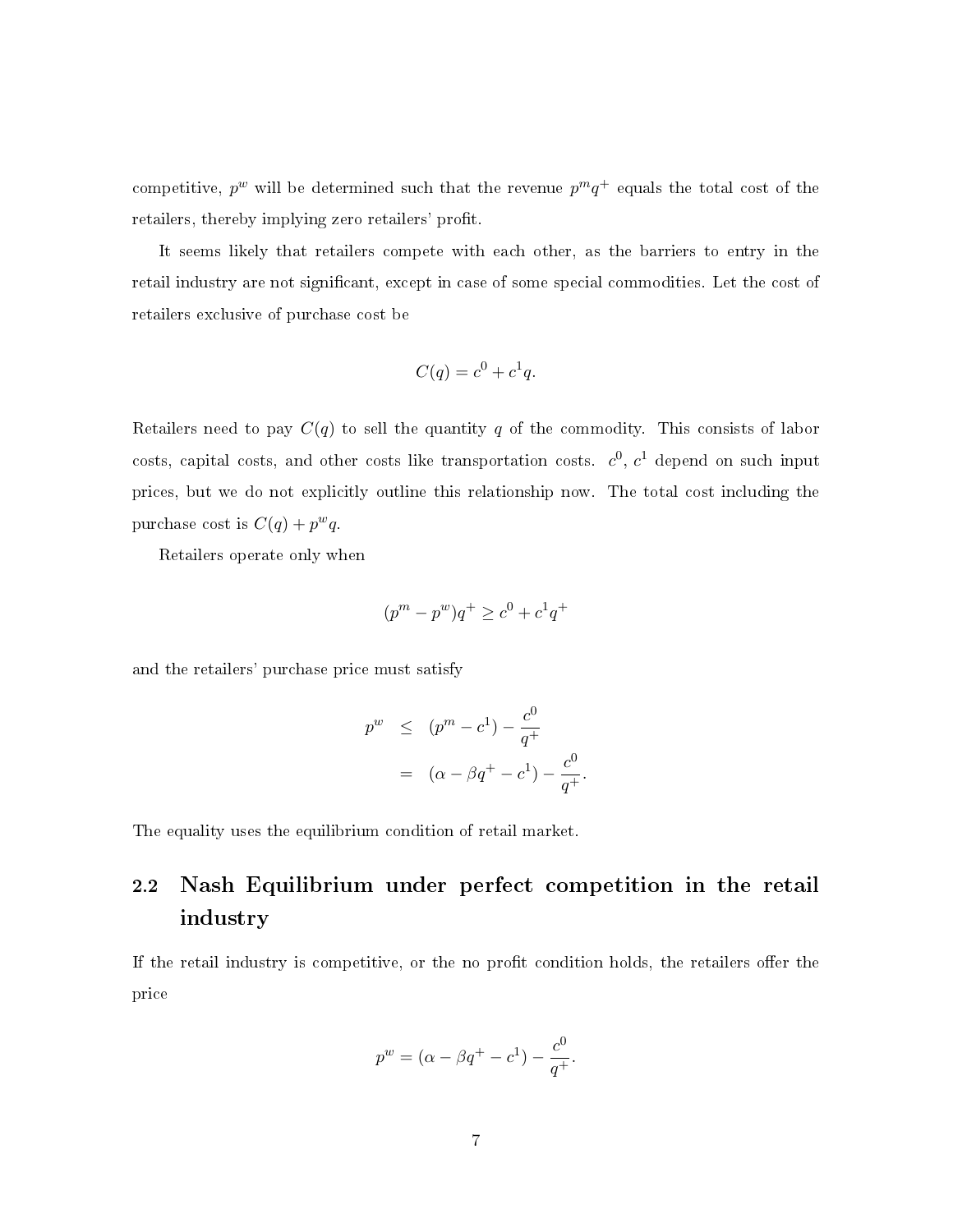Based on this retailer behavior, rational suppliers determine the supply quantity  $q^+$  such that  $p^wq^+$  is maximized. Let  $Q$  be the maximum quantity that they can supply. Their optimization problem is

$$
\max_{q^{+}} p^{w} q^{+} \ s.t. \ q^{+} \leq Q, \ p^{w} \leq (\alpha - \beta q^{+} - c^{1}) - \frac{c^{0}}{q^{+}}
$$

Q depends on factors such as the farmers' ex-ante demand expectation and weather. When  $Q \geq \frac{\alpha - c^1}{2\beta}$  $\frac{-c^1}{2\beta}$ , the supply constraint  $q^+ \leq Q$  is not binding. If the market is competitive, the solution is

$$
q^*=\frac{\alpha-c^1}{2\beta}
$$

which gives the equilibrium prices

$$
p^{m*} = \alpha - \frac{\alpha - c^1}{2} = \frac{\alpha + c^1}{2},
$$

$$
p^{w*} = \frac{\alpha - c^1}{2} - \frac{2\beta c^0}{\alpha - c^1}
$$

and the revenue for the producers is

$$
R^* = p^{w*}q^* = \frac{(\alpha - c^1)^2}{4\beta} - c^0
$$
 (1)

.

If suppliers behave rationally, they control  $q^+$  as above. Thereafter, suppliers dispose the amount  $Q - \frac{\alpha - c^1}{2\beta}$  $\frac{-c^1}{2\beta}$  and sell only  $\frac{\alpha-c^1}{2\beta}$  $\frac{-c^{2}}{2\beta}$  units of the product. Thus the amount traded in the market is endogenous. However, the amount traded can be exogenous in some cases, such as when there are a number of suppliers, none of which know how much other suppliers are willing to provide in the market. When  $Q < \frac{\alpha - c^{1}}{2\beta}$  $\frac{-c^{2}}{2\beta}$ , the supply quantity constraint is binding. Then the equilibrium turns out

$$
q^* = Q
$$

and

$$
p^{m*} = \alpha - \beta Q
$$

$$
p^{w*} = (\alpha - \beta Q - c^1) - \frac{c^0}{Q}.
$$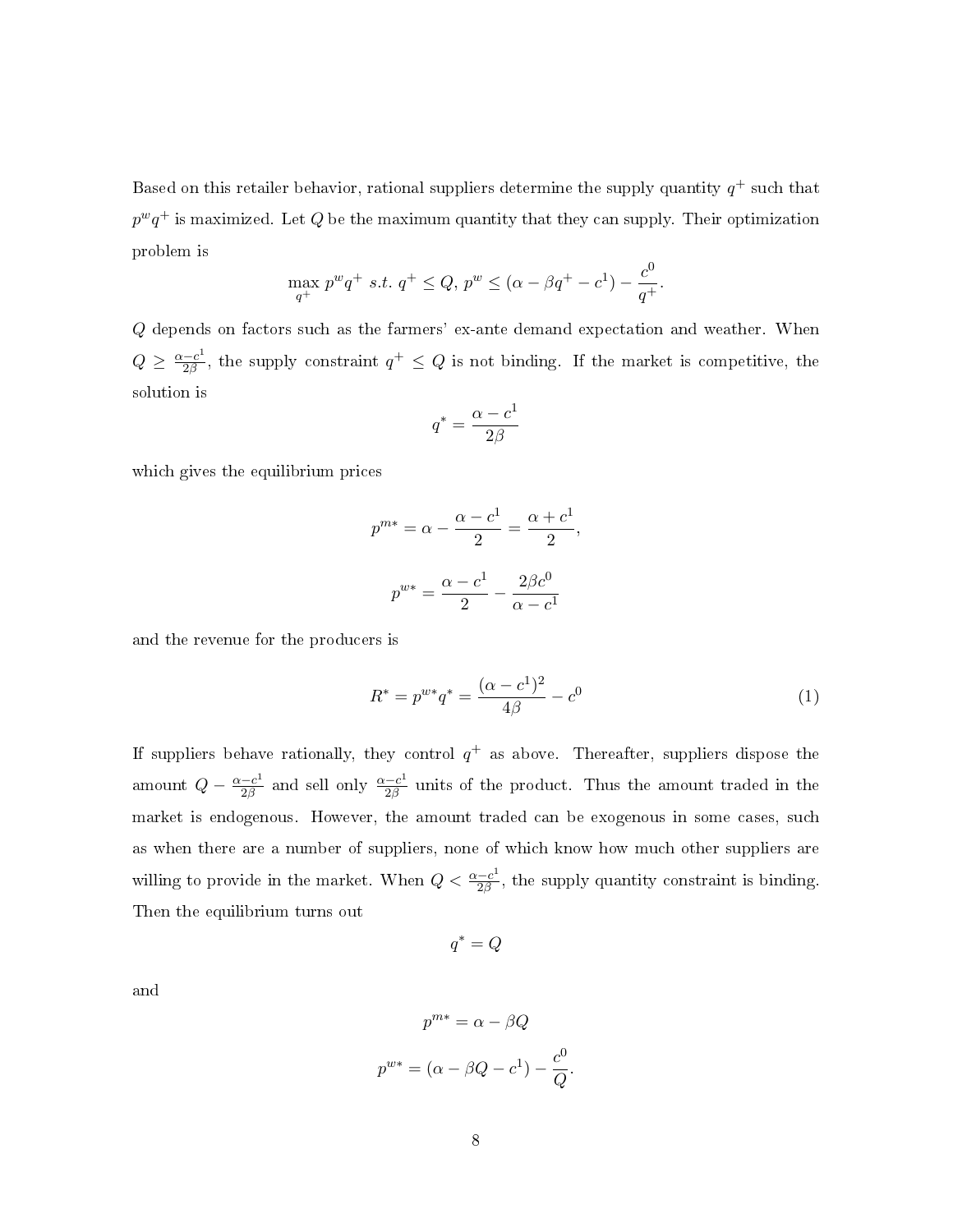This does not result in the realization of the optimal revenue for the producers, but they do not have more products to sell. For example, this situation may arise when weather negatively affects the crop. Figures 2 and 3 show the cases where the supply quantity constraint is binding, and is not binding, respectively. If the retail industry is not competitive,  $p^w$  can be smaller than  $p^{w*}$  depending on the possibility of competitiveness and collusion.

#### 2.3 Subsidy to product disposal

Government subsidizes product disposal due to abundant crop to keep the price in a certain range and protect producers. This could affect the optimization behavior of producers. More specifically, producers could earn more by disposing more than the optimal amount of product if the subsidy is too high. We briefly see the effect of such a scheme. We consider the case when  $Q > q^*$  so that producers provide  $q^*$  in the market and dispose amount  $Q - q^*$  if there is no subsidy. Suppose government subsidizes  $\tau$  per unit of disposed product when  $p^w$  is too small, say  $p^w < \bar{p}$ .

When producers provide q unit of products in the market and dispose  $Q - q$ , the revenue is

$$
R = pwq + \tau(Q - q)1(pw < \bar{p})
$$

where

$$
p^w = (\alpha - \beta q - c^1) - \frac{c^0}{q}.
$$

The producers will choose q such that

$$
\max_{q} R = \begin{cases}\n-\beta q^2 + (\alpha - c^1)q - c^0 & \text{if } -\beta q^2 + (\alpha - c^1 - \bar{p})q - c^0 > 0 \\
-\beta q^2 + (\alpha - c^1 - \tau)q - c^0 + \tau Q & \text{otherwise}\n\end{cases}
$$

When producers can earn more by disposing more than the optimal amount of product, consumer utility falls. The supply is insufficient when

$$
R^* < (\bar{p} - \tau)q_1 + \tau Q
$$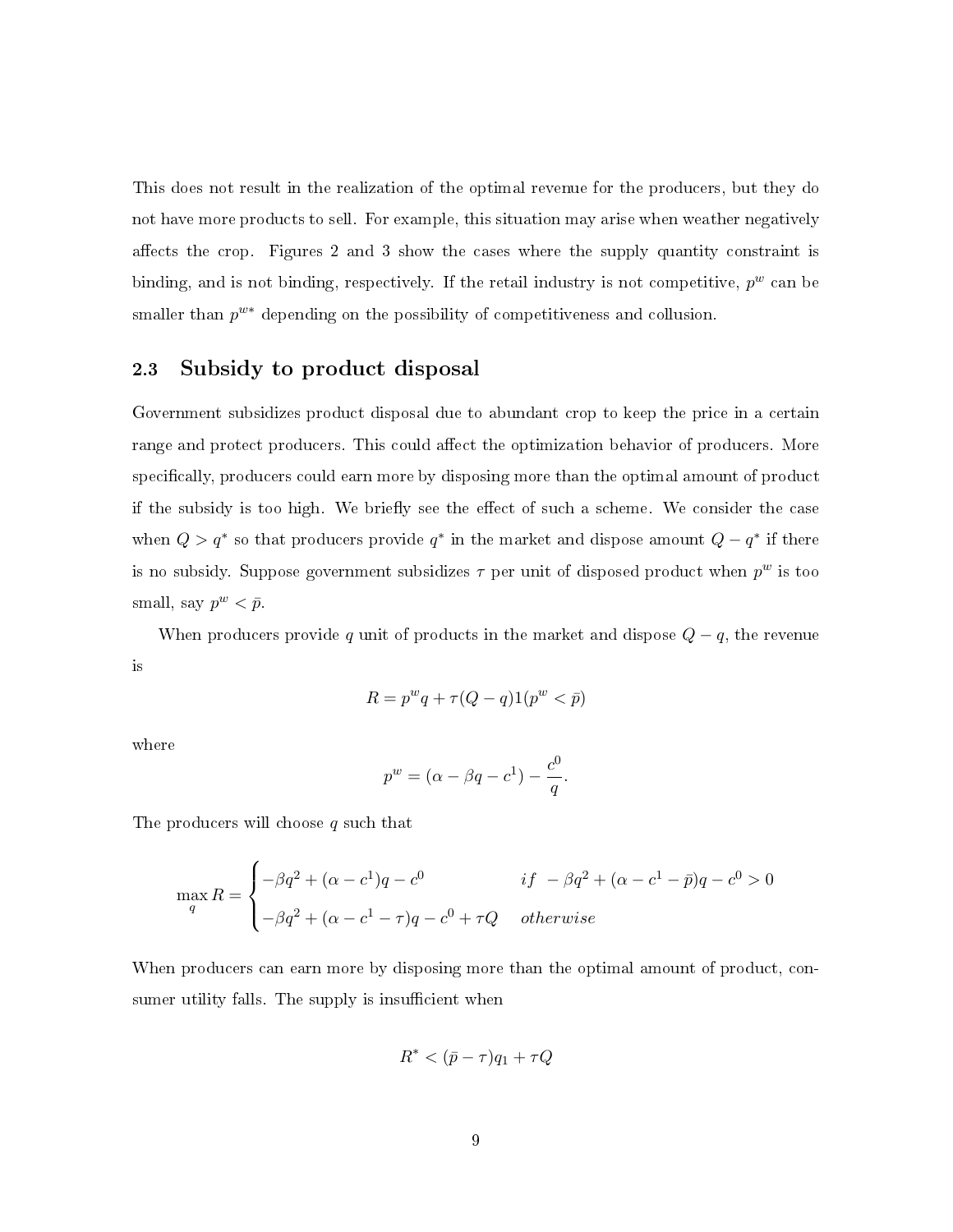where  $q_1 = \{(\alpha - c^1 - \bar{p}) - \sqrt{(\alpha - c^1 - \bar{p})^2 - 4\beta c^0}\}/2\beta$ . If Q is bounded, which is likely, it is possible to set  $\bar{p}$  and  $\tau$  such that the above inequality holds. Therefore, the government can provide a subsidy scheme such that the supplied quantity remains  $q^*$  and thus, the price does not unnecessarily rise.

# 3 Shocks, Endogeneity and Efficiency

We construct an econometric model based on the economic model presented in the previous section. We need to make explicit assumptions about shocks and errors in the equations. This step clarifies the kind of endogeneity, heterogeneity, heteroscedasticity, and other econometric aspects being considered. We also define efficiency measures in this setup.

#### 3.1 Shocks and endogeneity

We specify the market demand function as

$$
p = \alpha - \beta q + u^S + u^R + u^{SR} + u \tag{2}
$$

where  $u^S$  and  $u^R$  are shocks that can only be observed by the suppliers and the retailers, respectively.  $u^{SR}$  is the shock that can be observed by both suppliers and retailers and  $u$  is the unobservable error. We assume the retailers cost function to be

$$
C = c^{0} + (c^{1} + v^{1S} + v^{1R} + v^{1SR} + v^{1})q + v^{0S} + v^{0R} + v^{0SR} + v^{0}
$$
\n(3)

where the superscripts  $S, R, SR$  indicate the same as described in the case of the shocks.

The superscripts 0 and 1 mean that the shocks correspond to the constant and the slope, respectively.  $v^0,v^1$  are external errors.  $c^0$  and  $c^1$  are components which depend on input prices so that, if the relationship is linear,

$$
c^0 = \gamma_0 + \gamma_1 r + \gamma_2 w + \gamma_3 g
$$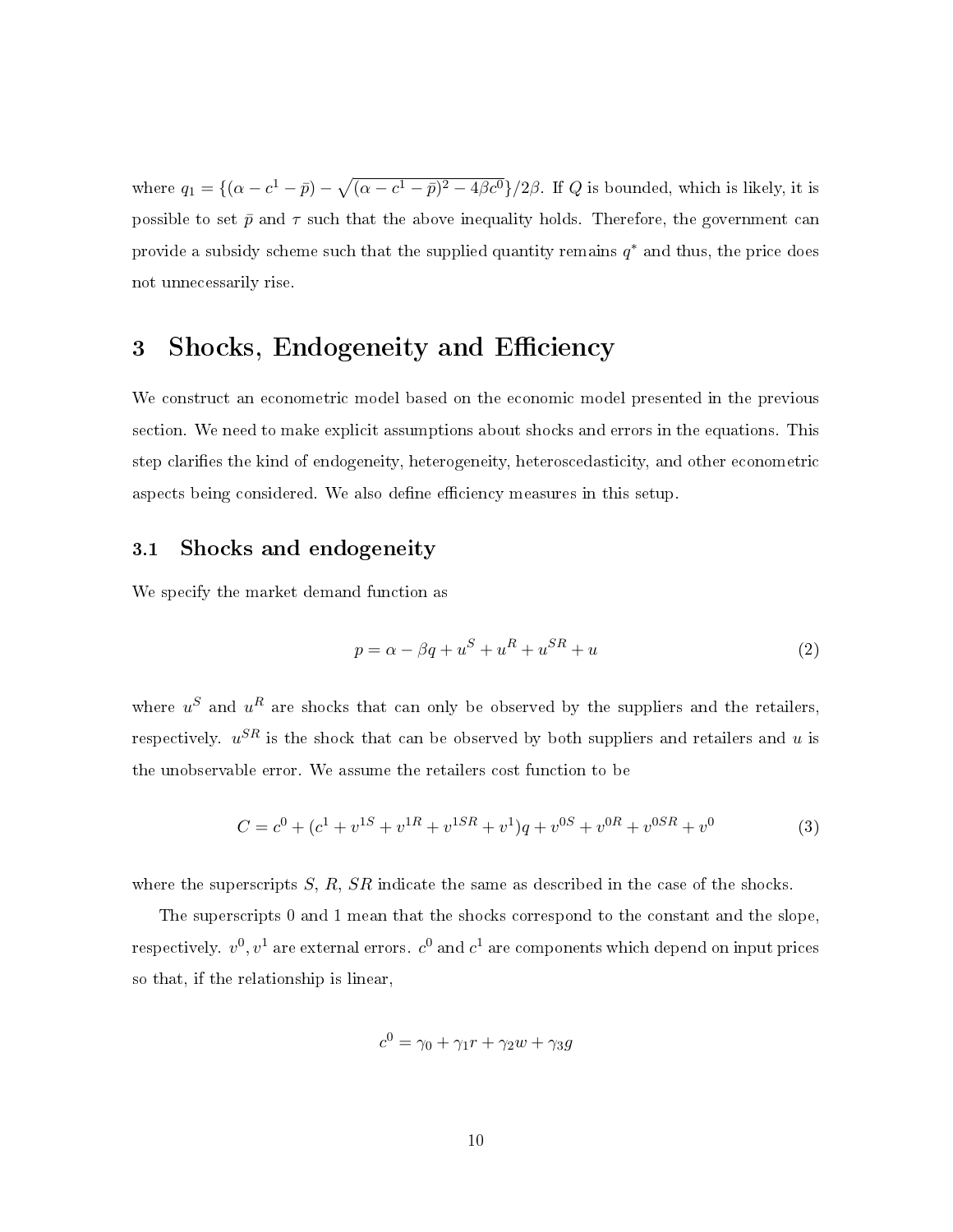$$
c^1 = \delta_0 + \delta_1 r + \delta_2 w + \delta_3 g
$$

where r is the price of capital, w is wage per hour and  $g$  is the petrol price. Taking the same line as in section 2 with a special attention to who can observe which shocks, we determine the optimizing behaviors. We first look at the decision of retailers. Retailers can only observe part of (2) and (3), or the demand function

$$
p = \alpha - \beta q + u^R + u^{SR}
$$

and the cost function

$$
C = c0 + (c1 + v1R + v1SR)q + v0R + v0SR.
$$
\n(4)

Therefore, assuming that the supplied quantity is  $q^+$ , retailers operate only when

$$
(p^{m}-p^{w})q^{+}\geq c^{0}+(c^{1}+v^{1R}+v^{1SR})q^{+}+v^{0R}+v^{0SR}
$$

with

$$
p^{m} = \alpha - \beta q^{+} + u^{R} + u^{SR}
$$

which yields

$$
p^{w} \leq \alpha - \beta q^{+} + u^{R} + u^{SR} - (c^{1} + v^{1R} + v^{1SR}) - \frac{c^{0} + v^{0R} + v^{0SR}}{q^{+}}.
$$

Assuming a competitive retail industry, the wholesale price should be set at

$$
p^{w} = \alpha - \beta q^{+} + u^{R} + u^{SR} - (c^{1} + v^{1R} + v^{1SR}) - \frac{c^{0} + v^{0R} + v^{0SR}}{q^{+}}.
$$
 (5)

Given this price setting behavior, suppliers maximize their revenue based on the following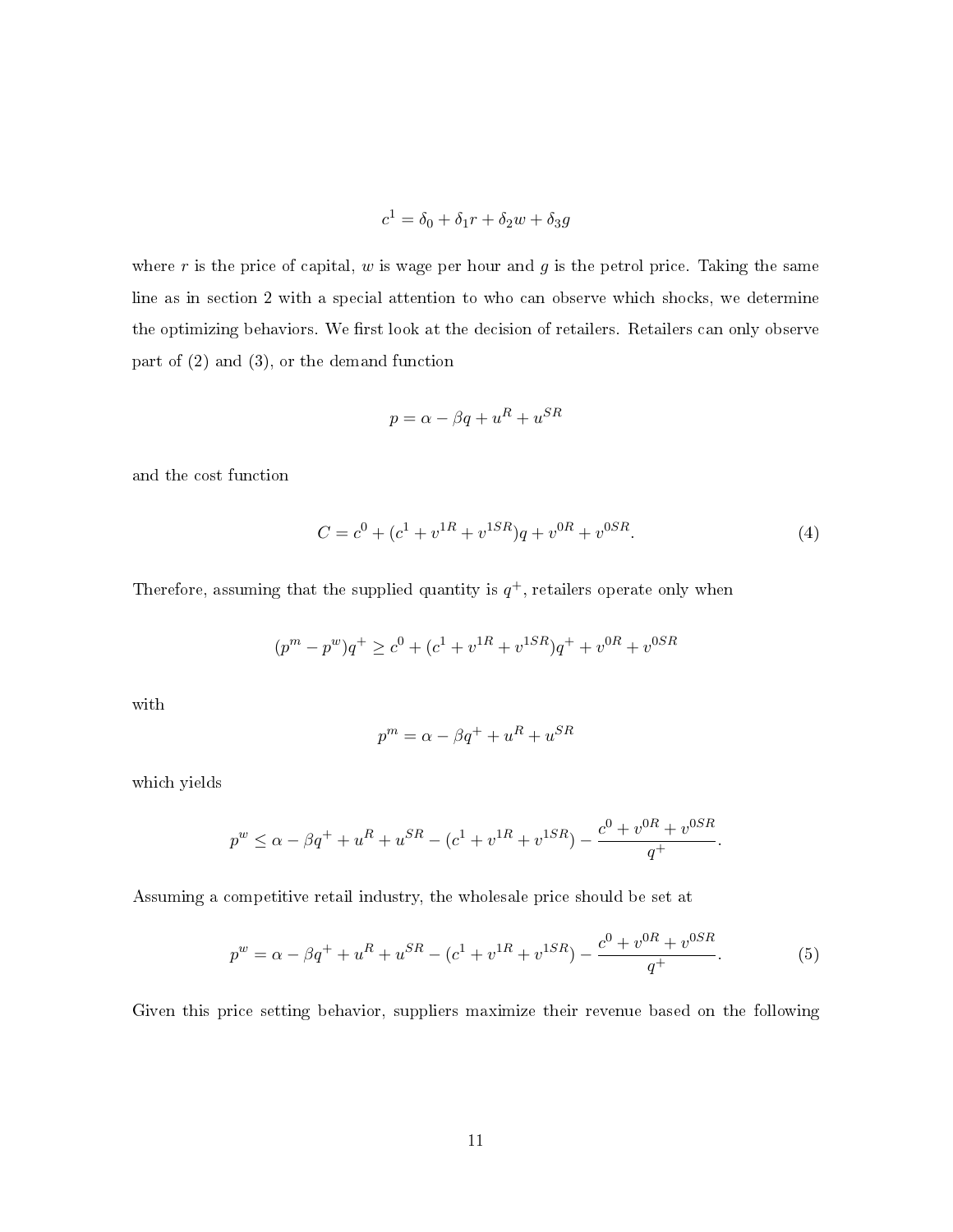observation of the demand function and the cost function

$$
p = \alpha - \beta q + u^S + u^{SR}
$$

and

$$
C = c0 + (c1 + v1S + v1SR)q + v0S + v0SR.
$$

Suppliers cannot observe (5) but they recognize that retailers determine  $p^w$  as follows. Assuming that  $Q$  is sufficiently large and the constraint  $q^+ \leq Q$  is not binding, supplier behavior is characterized by

$$
\max_{q^{+}} p^{w} q^{+} \text{ s.t. } p^{w} = \alpha - \beta q^{+} + u^{S} + u^{SR} - (c^{1} + v^{1S} + v^{1SR}) - \frac{c^{0} + v^{0S} + v^{0SR}}{q^{+}}.
$$

This gives

$$
q^* = \frac{\alpha + u^S + u^{SR} - c^1 - v^{1S} - v^{1SR}}{2\beta}.
$$

Based on the above results, the realized quantity and prices are

$$
\tilde{q} = \min(q^*, Q)
$$
  

$$
\tilde{p}^m = \alpha - \beta \tilde{q} + u^S + u^R + u^{SR} + u
$$
  

$$
\tilde{p}^w = \alpha - \beta \tilde{q} + u^R + u^{SR} - (c^1 + v^{1R} + v^{1SR}) - \frac{c^0 + v^{0R} + v^{0SR}}{\tilde{q}}.
$$

Therefore, in terms of observed quantity and prices, we have

$$
(\tilde{p}^m - \tilde{p}^w)\tilde{q} = (c^1 + u^S + u + v^{1R} + v^{1SR})\tilde{q} + (c^0 + v^{0R} + v^{0SR})
$$
  
=  $c^0 + c^1\tilde{q} + \epsilon$  (6)

where

$$
\epsilon = (u^{S} + u + v^{1R} + v^{1SR})\tilde{q} + (v^{0R} + v^{0SR}).
$$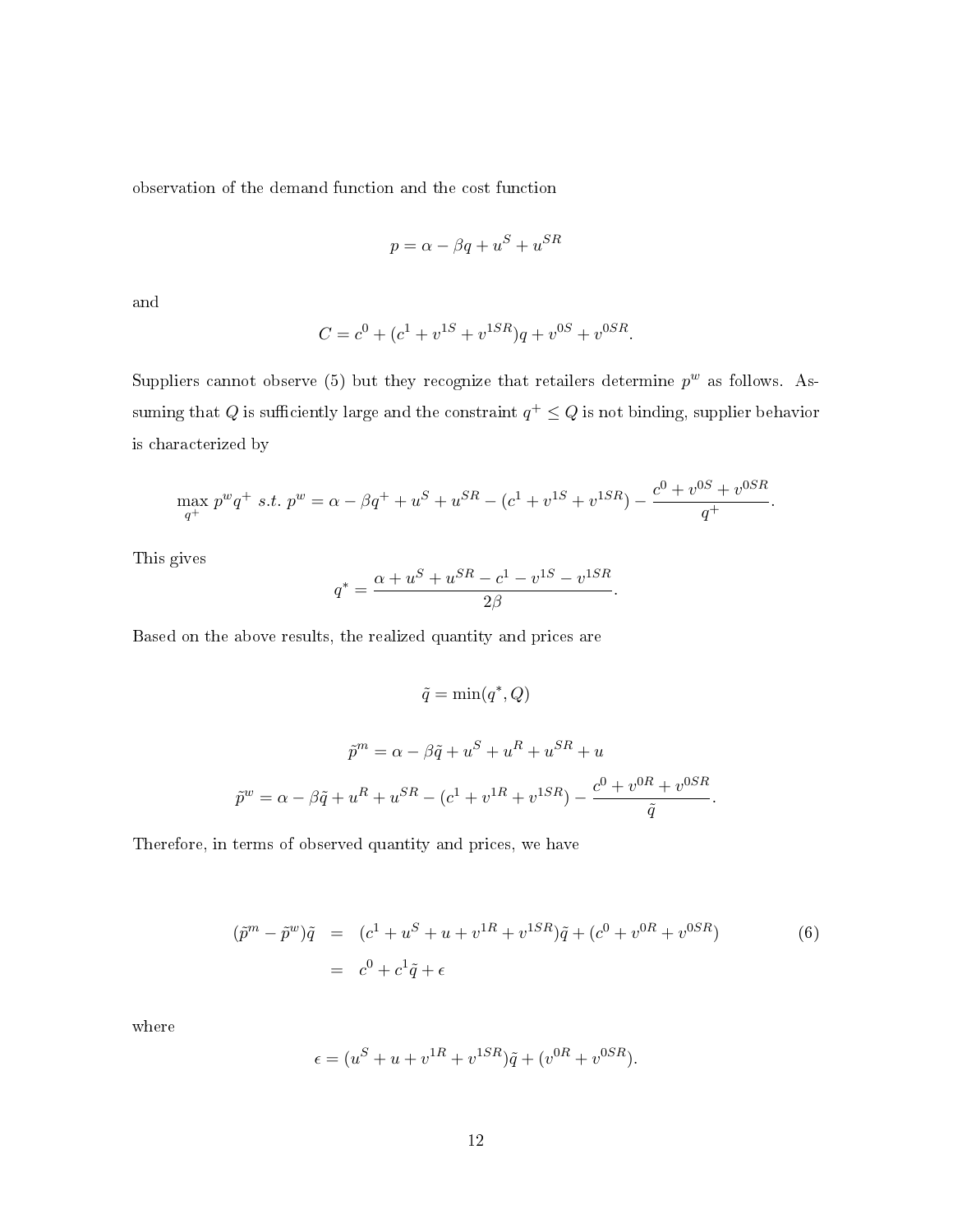#### 3.2 Efficiency of retailers

In the above model, the demand function is determined by consumers and the supply level is determined by the producers based on revenue maximization. All retailers can do is to determine the wholesale price based on the cost function. If a retailer is a monopolist, s/he can set the wholesale price to be arbitrarily small. If the industry is competitive, the wholesale price must be set at (5). In the case of oligopoly, the wholesale price must be somewhere between 0 and (5) depending on the degree of collusion. We assume that retailers are competitive because there is no barrier to entry.

Given the above structure of retail industry, the efficiency of retailers should be defined based on their cost function (3).  $c^0 + v^{0S} + v^{0R} + v^{0SR} + v^0$  is the fixed cost and  $c^1 + v^{1S} +$  $v^{1R} + v^{1SR} + v^{1}$  are the marginal cost. If they are reduced, we say the retailers make an efficiency gain. However, we should carefully look at the elements that constitute retailers' cost. As is usually the case, the main components of the cost must be capital and labor cost. Additionally, transportation cost is a reasonably important factor in the retail industry. When wage declines due to, say, macroeconomic fluctuation, the cost goes down because of this exogenous macroeconomic state. However, this reduction in cost is not a result of an efficiency improvement in the retail industry.

The same story applies to capital cost reduction and/or fuel cost reduction. In defining efficiency, we would like to exclude such effects from price change in outside but related markets. These effects are included in  $c^0, c^1$ . Therefore, we define efficiency measures as

$$
e^{0} = v^{0S} + v^{0R} + v^{0SR}
$$
  

$$
e^{1} = v^{1S} + v^{1R} + v^{1SR}.
$$

 $e^0$  is the fixed cost efficiency and  $e^1$  is the marginal cost efficiency. We do not include  $v^0$  and  $v<sup>1</sup>$  because they are external errors. The reduction in either leads to a reduction in cost. In empirical examinations, we can also use their rate of growth.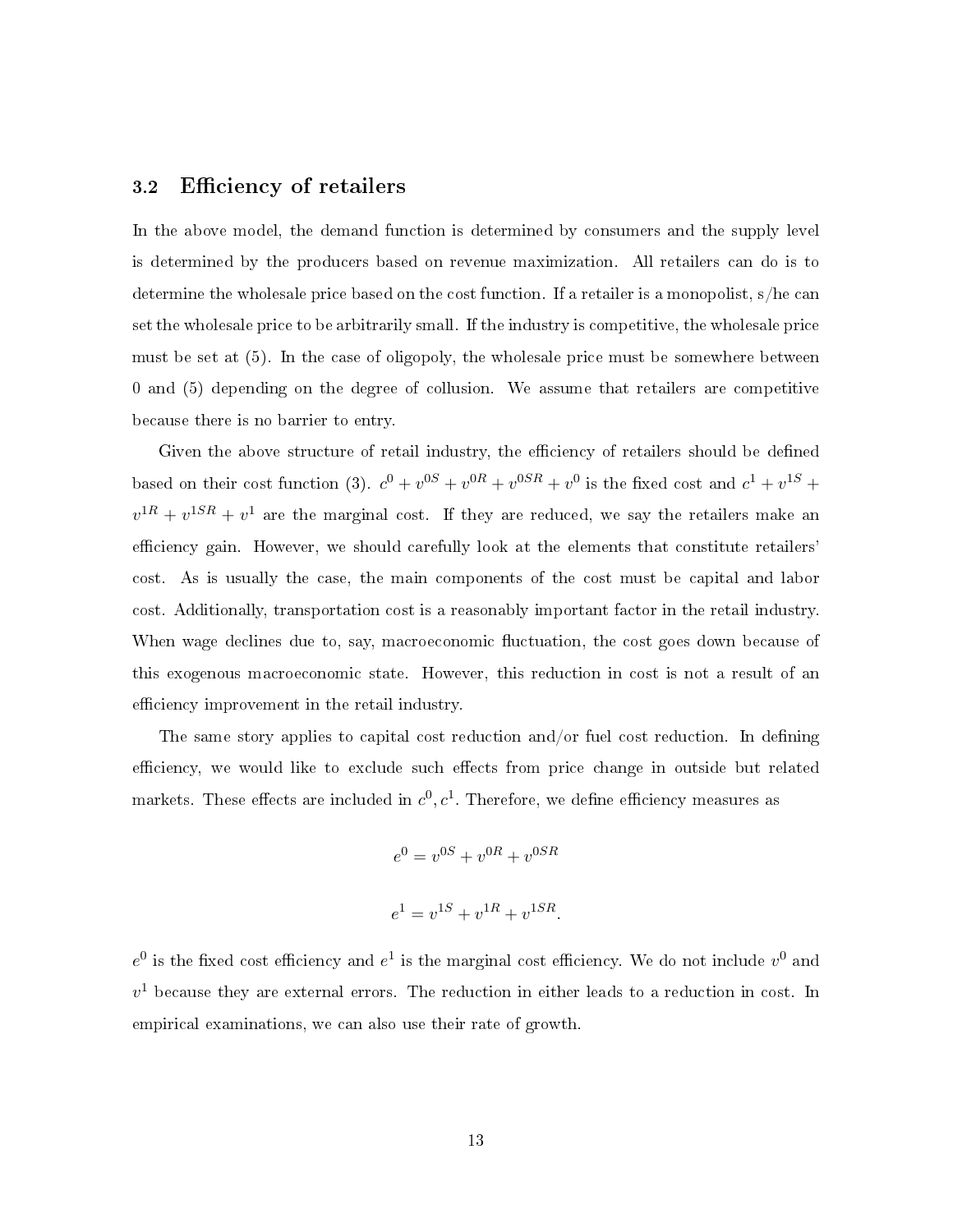# 4 Econometric Model and Identification of Retailer Efficiency

Based on the economic model introduced in the previous section, we estimate the cost function in order to measure the efficiency of retailers using spatio-temporal data of Japan from 2008 to 2014 in section 5. In this section, we specify a feasible econometric model for our empirical study and identify an efficiency measure based on the econometric model.

#### 4.1 Econometric model

We estimate the model using the data in the next section. For this purpose, we construct an empirical model based on a simplied model. As stated above, we have spatio-temporal data of months\*prefectures\*items. Let subscripts t, m, i denote time (month\*year), location (prefecture) and item (vegetables). The model considers all possible shocks observable for each agent.

However, it may be reasonable to assume that, say, producers cannot observe shocks in the retailers' cost function. Therefore, we can remove  $v^{0S}$ ,  $v^{1S}$ ,  $v^{0SR}$ ,  $v^{1SR}$  from the estimation model. Thus, the retailers' efficiency is simplified to  $v^{0R}, v^{1R}$ . This simplification substantially mitigates the problem of endogeneity. Without this assumption, these shocks would be present in both  $q$  and the disturbances. We shall identify and estimate these quantities from the data.

We specify the empirical model of cost and demand functions. The cost function of retailer for item i, in prefecture  $m$ , time t is assumed to be

$$
C_{imt} = C_{mt}^{0} + C_{mt}^{1} q_{imt}, \ \ i = 1, \cdots, n, \ m = 1, \cdots, M, \ t = 1, \cdots, T.
$$

The parameters  $C^0, C^1$  can be different across markets and time, but can be the same for different items. This means that the cost for selling, say carrot and potato, are the same as far as the quantity is the same. As in the previous section, we introduce shocks as follows.

$$
C_{mt}^{0} = c_{mt}^{0} + v_{mt}^{0R} + v_{mt}^{0}
$$
  
=  $\gamma_{0m} + \gamma_{1m}r_{mt} + \gamma_{2m}w_{mt} + \gamma_{3m}g_{mt} + v_{mt}^{0R} + v_{mt}^{0R}$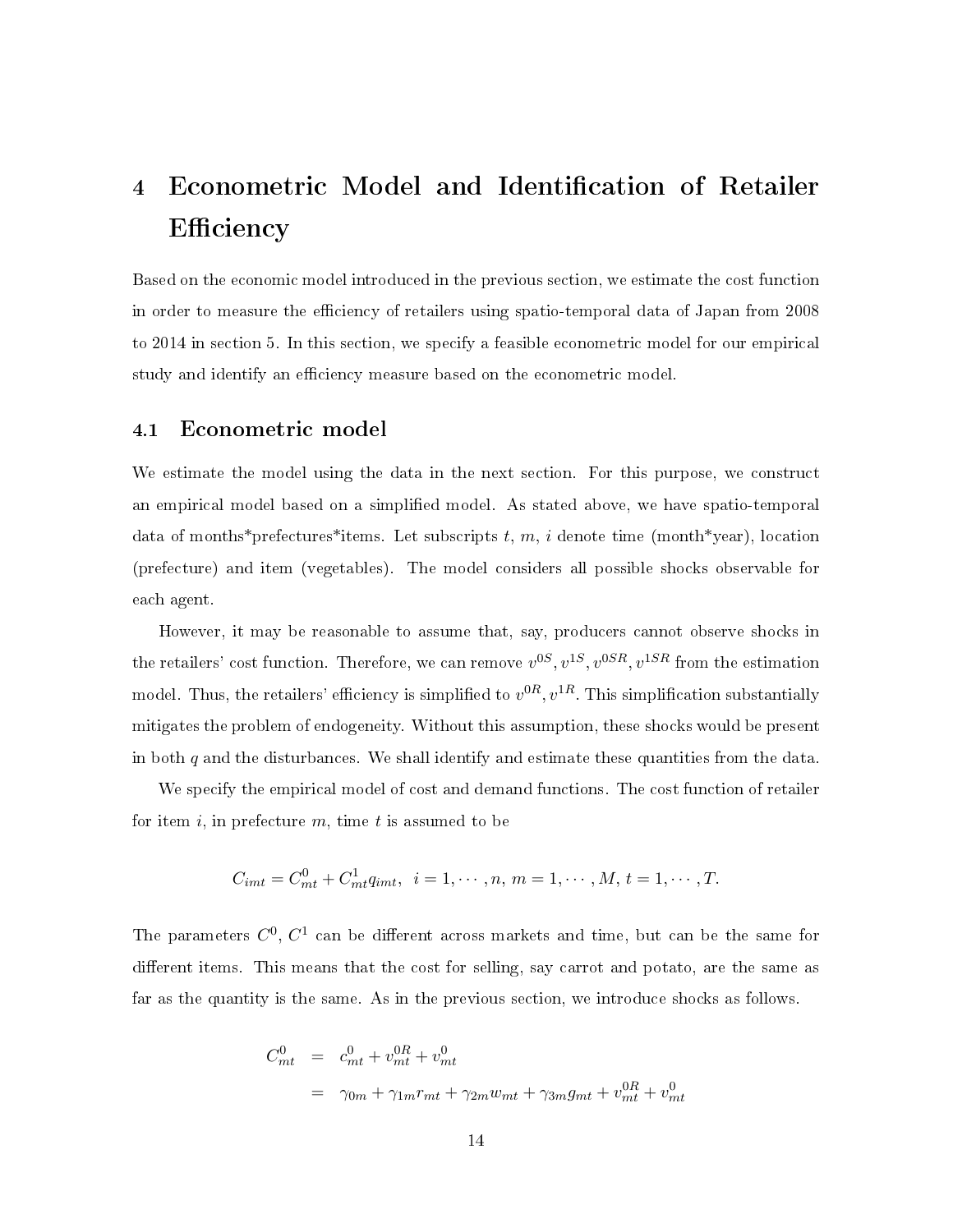$$
C_{mt}^{1} = c_{mt}^{1} + v_{mt}^{1R} + v_{mt}^{1}
$$
  
=  $\delta_0 + \delta_1 r_{mt} + \delta_2 w_{mt} + \delta_3 g_{mt} + v_{mt}^{1R} + v_{mt}^{1}$ .

We allow the coefficients in  $C_{mt}^0$  to depend on  $m$  because fixed cost can be different based on the market size. For each market and time, we can define the retailers' efficiency by

.

$$
e_{mt}^0 = \gamma_{0m} + v_{mt}^{0R}, \ \ e_{mt}^1 = \delta_0 + v_{mt}^{1R} \tag{7}
$$

Given this specification, we estimate the model

$$
(\tilde{p}_{imt}^m - \tilde{p}_{imt}^w)\tilde{q}_{imt} = C_{mt}^0 + C_{mt}^1 \tilde{q}_{imt}
$$
  

$$
= C_{mt}^0 + (c_{mt}^1 + u_{imt}^S + u_{imt} + v_{mt}^{1R})\tilde{q}_{imt} + v_{mt}^{0R} + v_{mt}^0
$$
  

$$
= c_{mt}^0 + c_{mt}^1 \tilde{q}_{imt} + \epsilon_{imt}
$$
 (8)

where

$$
c_{mt}^{0} = \gamma_{0m} + \gamma_{1m}r_{mt} + \gamma_{2m}w_{mt} + \gamma_{3m}g_{mt}
$$
  
\n
$$
c_{mt}^{1} = \delta_0 + \delta_1r_{mt} + \delta_2w_{mt} + \delta_3g_{mt}
$$
  
\n
$$
\epsilon_{imt} = (u_{imt}^{S} + u_{imt} + v_{mt}^{1R})\tilde{q}_{imt} + v_{mt}^{0R} + v_{mt}^{0}
$$
  
\n
$$
\tilde{q}_{imt} = \min(q_{imt}^{*}, Q_{imt})
$$
\n(9)

$$
q_{imt}^* = \frac{\alpha + u_{imt}^S + u_{imt}^{SR} - c_{mt}^1}{2\beta}.
$$

The demand function of item  $i$ , in prefecture  $m$ , time  $t$  is

$$
\tilde{p}_{imt}^{m} = \alpha_{mt} - \beta_{mt}\tilde{q}_{imt} + \kappa_i I_{mt} + u_{imt}^{S} + u_{imt}^{R} + u_{imt}^{SR} + u_{imt}
$$
\n(10)

where  $I_{mt}$  is the income of prefecture m at time t. We assume that its coefficient depends on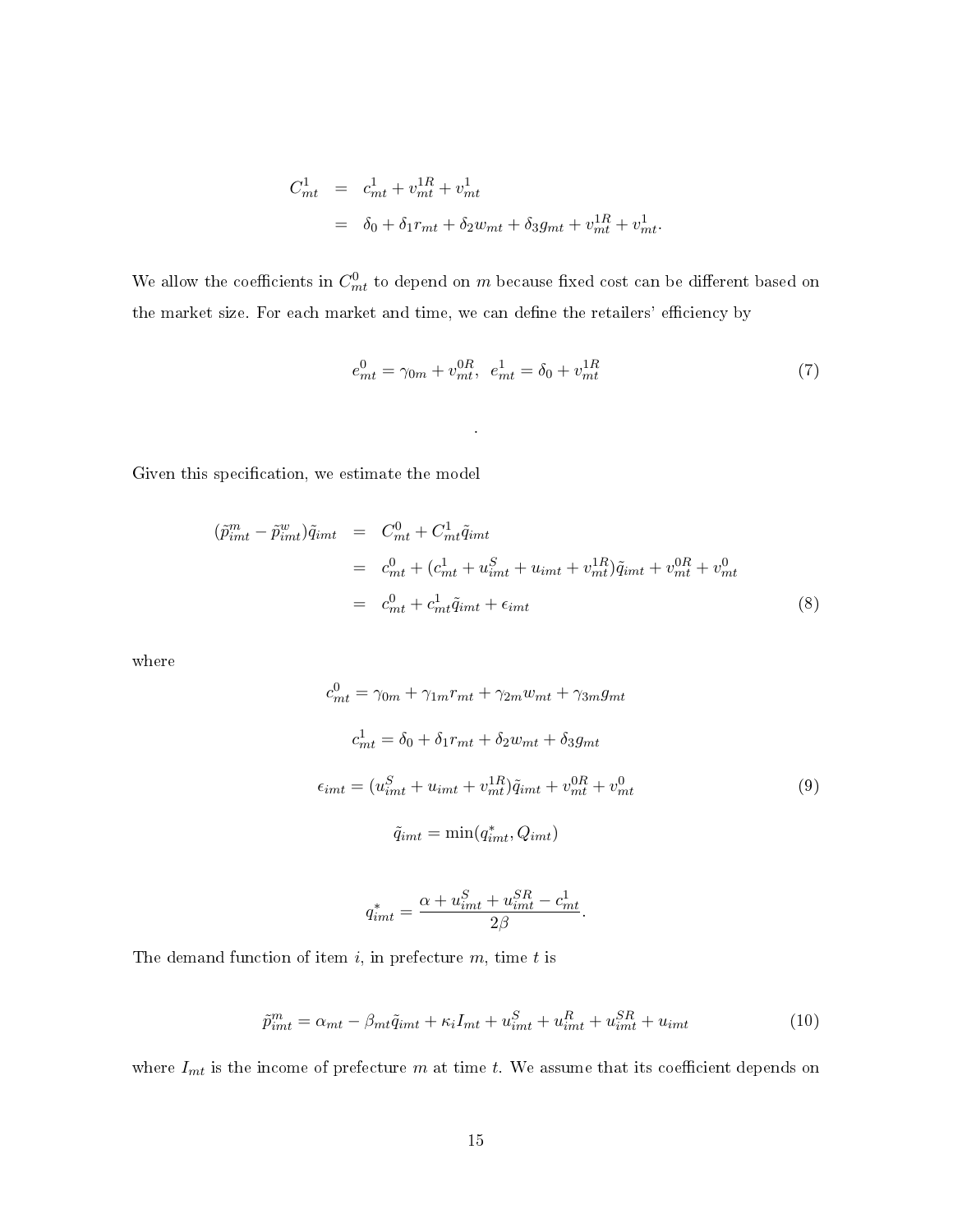only the product; this implies that the utility function does not change over time.

#### 4.2 Estimation of the Retailer Efficiency

Our main target is to extract the efficiency measures in  $(7)$ . For this purpose, we use equations (8) and (10) in the previous section with suitable instruments. In view of  $\tilde{q}$  and the disturbance structure,  $u_{imt}^S + u_{imt}^{SR}$  turns out the source of endogeneity. As it is a part of the demand shock, we can use climate variable Z as the instrument to consistently estimate the parameters. Z consists of the average temperature, average rainfall, and average hours of sunlight. Formally, we assume that

$$
E\{(v_{mt}^{1R} + v_{mt}^{1})\tilde{q}_{imt} + v_{mt}^{0R} + v_{mt}^{0}|Z_{mt}\} = 0
$$
  

$$
E(u_{imt}^{S} + u_{imt}^{R} + u_{imt}^{SR} + u_{imt}|Z_{mt}) = 0
$$

We estimate the model by the Generalized Method of Moments (GMM) to obtain  $\hat{\gamma}_{0m}, \hat{\gamma}_{1m}$ ,  $\hat{\gamma}_{2m}$  ,  $\hat{\gamma}_{3m}, \, \hat{\delta}_0, \, \hat{\delta}_1, \, \hat{\delta}_2, \, \hat{\delta}_3, \, \hat{\alpha}_{mt}, \, \hat{\beta}_{mt}, \, \hat{\kappa}_i$  and the residuals

$$
\hat{\epsilon}_{imt} = (\tilde{p}_{imt}^m - \tilde{p}_{imt}^w)\tilde{q}_{imt} - (\hat{c}_{mt}^0 + \hat{c}_{mt}^1\tilde{q}_{imt})
$$

where

$$
\hat{c}_{mt}^0 = \hat{\gamma}_{0m} + \hat{\gamma}_{1m}r_{mt} + \hat{\gamma}_{2m}w_{mt} + \hat{\gamma}_{3m}g_{mt}
$$

$$
\hat{c}_{mt}^1 = \hat{\delta}_0 + \hat{\delta}_1r_{mt} + \hat{\delta}_2w_{mt} + \hat{\delta}_3g_{mt}.
$$

Based on (9),  $\hat{\epsilon}_{imt}$  estimates  $(u_{imt}^S + u_{imt} + v_{mt}^{1R})\tilde{q}_{imt} + v_{mt}^{0R} + v_{mt}^0$ . Assuming demand shocks  $u_{imt}^{S}$ ,  $u_{imt}$  are independent of lagged quantity  $\tilde{q}_{im,t-1}$ , we propose to estimate  $v_{mt}^{1R}$  by

$$
\hat{v}_{mt}^{1R} = \left(\sum_{i=1}^{n} \tilde{q}_{im,t-1} \tilde{q}_{imt}\right)^{-1} \sum_{i=1}^{n} \tilde{q}_{im,t-1} \hat{\epsilon}_{imt}.
$$

We need some other information to identify  $v_{mt}^{0R}$ .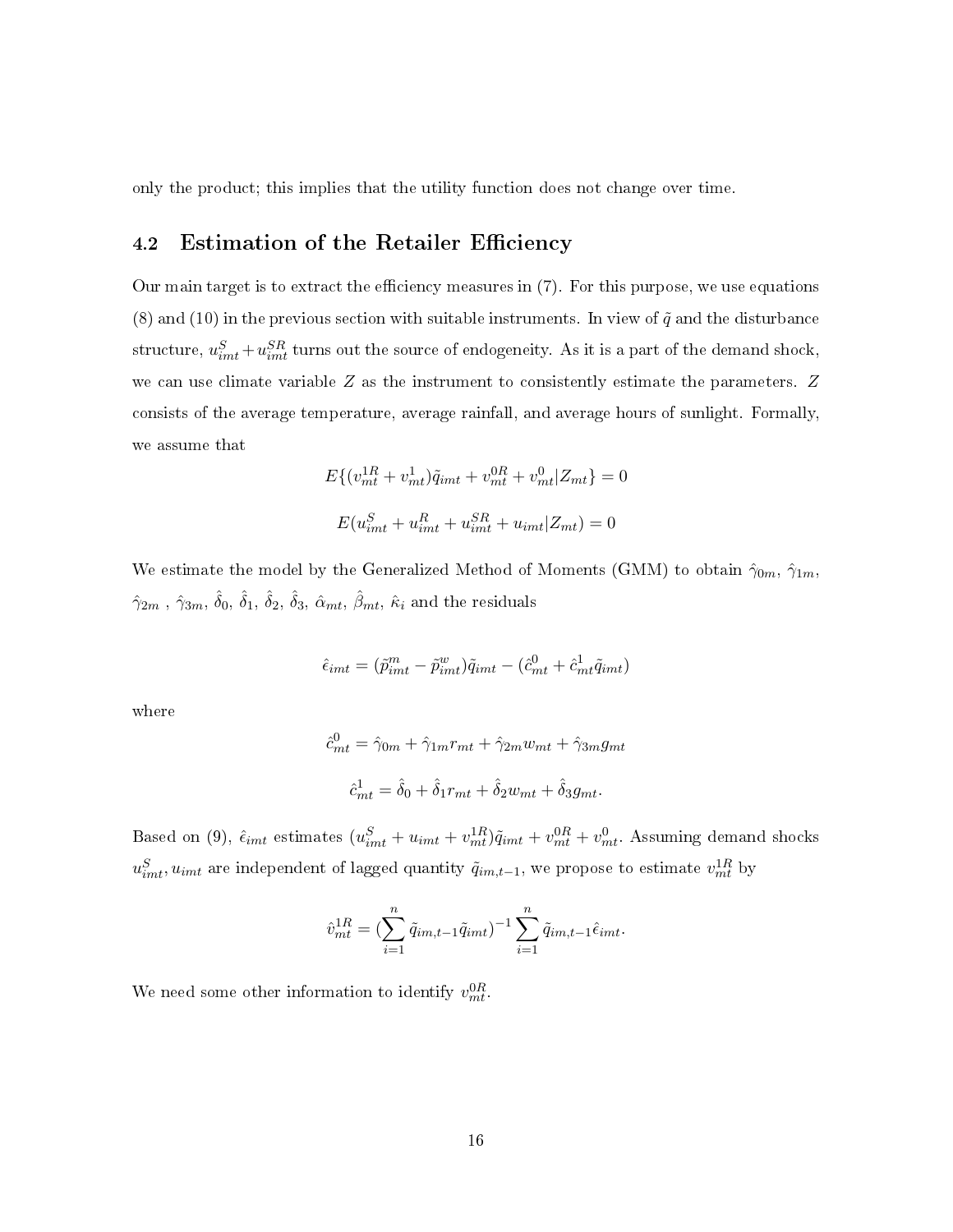## 5 Data and Empirical Results

Our research objective is the examination of the efficiency of retailers that sell goods with inelastic supply such as agricultural products. For this purpose, we estimate eq. (8) with suitable instruments for quantities  $(\tilde{q}_{int})$ . Using the estimation results, we identify efficiency by eq. (7). Due to the restriction of data, some shocks are removed from the model as noted in section 4. Therefore, our analysis is limited to being based on a simplified model. In this section, we present variable descriptions, summary statistics of variables, and the estimation results.

#### 5.1 Data

We collect spatio-temporal data of months\*prefectures\*items conducted by Japanese ministries that are available online. Let subscripts t, m, i denote time (month\*year), location (prefecture) and item (vegetables) in (8); the subscript y denotes year in Table 1. Table 1 describes the variables used in the empirical analysis and the sources from which the data for the variables is obtained. The dataset is composed of 47 prefectures, 27 vegetables, 12 months, and 7 years  $(2008-2014)$ , which accounts for more than  $100,000$  observations.

The selected vegetables are Japanese radish, carrot, burdock lotus root, Chinese cabbage, cabbage, spinach, Welsh onion, asparagus, broccoli, lettuce, cucumber, pumpkin, eggplant, tomato, green pepper, string bean, green soybean, sweet potato, potato, taro, Japanese yam, onion, ginger, shiitake mushroom, enoki mushroom, and shimeji mushroom. Table 2 shows the summary statistics of the dependent variable  $((\tilde{p}_{imt}^m - \tilde{p}_{imt}^w)\tilde{q}_{imt})$ , the explanatory variables  $(w_{my}, r_{my}, g_{mt})$  and the instrumental variables  $(Z: temp_{mt}, sunny_{mt}, rain_{mt})$  for  $\tilde{q}_{imt}$  in  $(8)$ . We deflate monetary base data by using a consumer price index  $\left(\frac{deflator1_{mt}}{\right)$  and a consumer prices index  $\left( deflator2_{my} \right)$  of regional difference.

#### 5.2 Empirical Results

In order to observe the efficiency of retailers, we estimate eq. (8) considering the problems of endogeneity and heterogeneity, as stated in section 3. We implement 2SLS regression to handle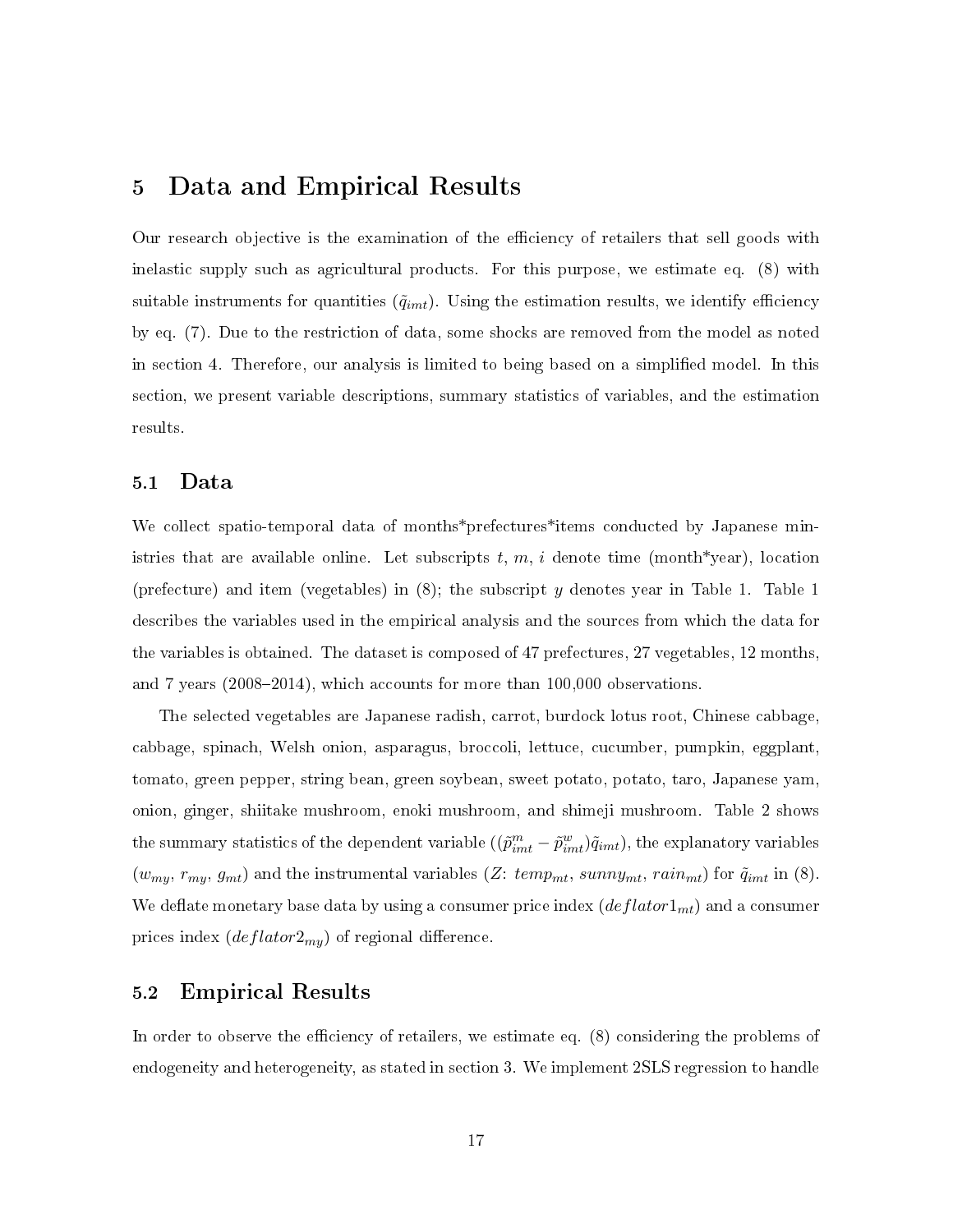the problem of endogeneity in  $\tilde{q}_{imt}$  by using the prefecture level monthly climate data, such as average temperature, duration of sunshine, and total amount of rainfall, as instrumental variables. Figure 4 shows the aggregated quantities by prefectures in 2014 and the cumulative curves. Ten prefectures (from Rank 1 to 10) occupied more than 60% of the sum of quantities of 47 prefectures, which indicates to the existence of heterogeneity in the quantities.

We consider to control the differences of market scale among prefectures. Therefore, we adopted  $(\tilde{q}_{imt}/field_{yt})$  as the dependent variable in the first stage regression, and regressed  $\tilde{q}_{imt}/field_{yt}$  on climate variables. Table 3 shows the result of first stage regression; we obtained adjusted  $R^2 = 0.498$  and found that coefficients of average temperature, lag of average temperature, and duration of sunny hours are positive and significant. The coefficient of the square of average temperature is negative and significant. Due to limited data availability, we simplify eq. (8) for estimation to

$$
(\tilde{p}_{imt}^m - \tilde{p}_{imt}^w)\tilde{q}_{imt} = C_m^0 + C_y^1 \tilde{q}_{imt} + \epsilon_{imt}.
$$
\n(11)

We examine the fitted values of  $\tilde{q}_{imt}$  that are calculated by  $\hat{\tilde{q}}_{imt} = \tilde{q}_{imt}/\tilde{field}_{yt} \times field_{yt}$ using the estimation results of first step. We allow the coefficients in  $C_m^0$  to depend on each prefecture. Therefore,  $C_m^0$  captures the difference in market size between prefectures. In eq. (8),  $C_{mt}^1$  that stands for marginal cost has subscripts time\*prefectures. However, we assume that  $C^1$  depends only on year in eq. (11).

Due to the serious multicollinearity problem, we choosed a subscript  $y$  as the better expression of marginal cost. Both  $C_m^0$  and  $C_y^1$  do not have a subscript i in eq. (11). This is because we assume that the cost for selling the same quantity of, say carrots and potatoes, are the same. As a second step, we estimate the cost function for 100,670 observations and obtain the adjusted  $R^2=0.70$ . In the interest of saving space, we only check the signs of the fitted values of eq.  $(11)$  and do not present the estimation results of all coefficients.

As  $C_m^0 + C_y^1 \tilde{q}_{imt}$  denotes the total cost, we expect that estimation results of  $C_m^0 + C_y^1 \hat{\tilde{q}}_{imt}$  to be positive value. In figure 5, we calculated average of  $\hat{C}^0_m+\hat{C}^1_y\hat{\tilde{q}}_{imt}$  in terms of year and items for each prefecture and the averages are positive. Additionally, we observed that the retailers in big cities tend to spend higher expenses to sell vegetables. Using estimation results of eq.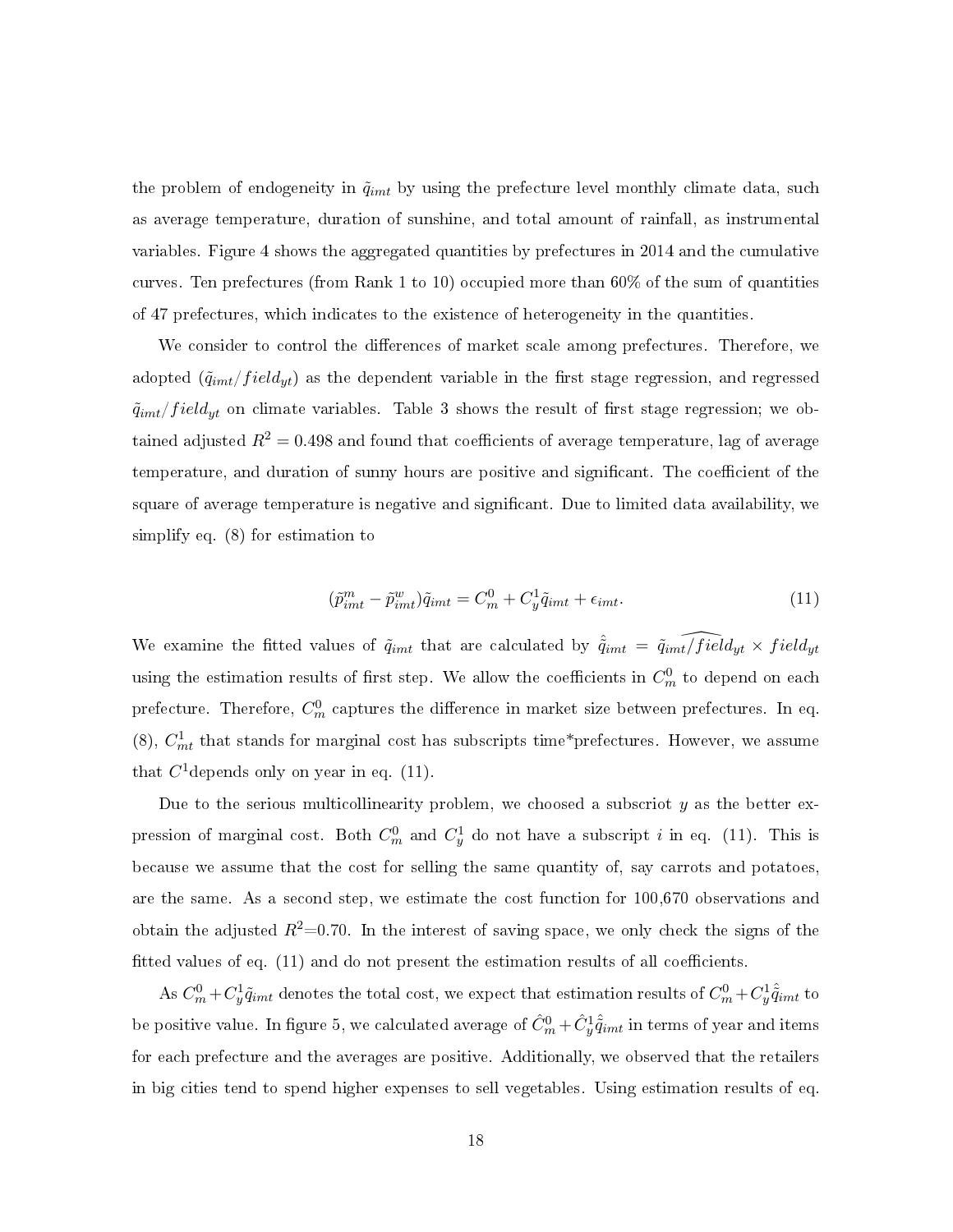(11), we obtain residuals  $\hat{\epsilon}_{imt} = (\tilde{p}_{imt}^m - \tilde{p}_{imt}^w)\tilde{q}_{imt} - (\hat{c}_{mt}^0 + \hat{c}_{mt}^1\tilde{q}_{imt})$ . According to eq. (9), we can rewrite the residuals as  $\hat{\epsilon}_{imt} = (u_{imt}^S + u_{imt} + v_{mt}^{1R})\tilde{q}_{imt} + v_{mt}^{0R} + v_{mt}^0$   $v_{mt}^0$  and  $v_{mt}^{1R}$  are components of fix cost efficiency  $(e^0)$  and marginal cost efficiency  $(e^1)$  in eq. (7), respectively. Assuming that the demand shocks of  $u_{imt}^S$  and  $u_{imt}$  are independent of lagged quantity $\tilde{q}_{im,t-1}$ , we proposed to estimation of  $v_{mt}^{1R}$  by

$$
\hat{v}_{mt}^{1R} = \left(\sum_{i=1}^n \tilde{q}_{im,t-1} \tilde{q}_{imt}\right)^{-1} \sum_{i=1}^n \tilde{q}_{im,t-1} \hat{\epsilon}_{imt}.
$$

We can obtain  $\hat{v}_{mt}^{1R}$  by implementing GMM estimation of  $\hat{\epsilon}_{imt}$  on  $\tilde{q}_{imt}$ , the instrumental variables of  $\tilde{q}_{imt}$  are  $\tilde{q}_{im,t-1}$ . However, it is not able to be identify  $v_{mt}^{0R}$  without additional information. Figure 6 shows the average marginal cost efficiency every year, and the bar graph of each year indicates the cost of selling an additional 1 kg of vegetables. When the cost decreases, the marginal cost efficiency improves (and vice versa). The solid and dotted line plots represent mean  $\pm 1\sigma$  and mean  $\pm 2\sigma$ ; these lines tell us whether the average of each year changes or not. As a result, each bar is located in the confidence intervals, which suggests that the marginal cost efficiency was stable for these seven years in Japan.

Finally, we observe the relation between the marginal cost efficiency and the regional features of retailers in the "Yearbook of the Current Survey of Commerce, 2014" conducted by the Ministry of Economy, Trade, and Industry. We aggregate  $\hat{v}_{mt}^{1R}$  in each prefecture and examine the correlation coefficients with each index. We found that prefectures that have a high establishment ratio of small and medium size establishments have lower marginal cost efficiency. On the other hand, when the share of large business is higher in a prefecture, the efficiency tends to be higher.

When shopping floor per person is larger, the efficiency is lower. The shop floor productivity is defined by total amount sales over number of employees, and the correlation between productivity and efficiency is positive. Moreover, the labor productivity is defined by total amount sales over number of employees, and the correlation between labor productivity and efficiency is insignificant. It suggests that measuring labor productivity is not enough to know the efficiency of selling vegetables.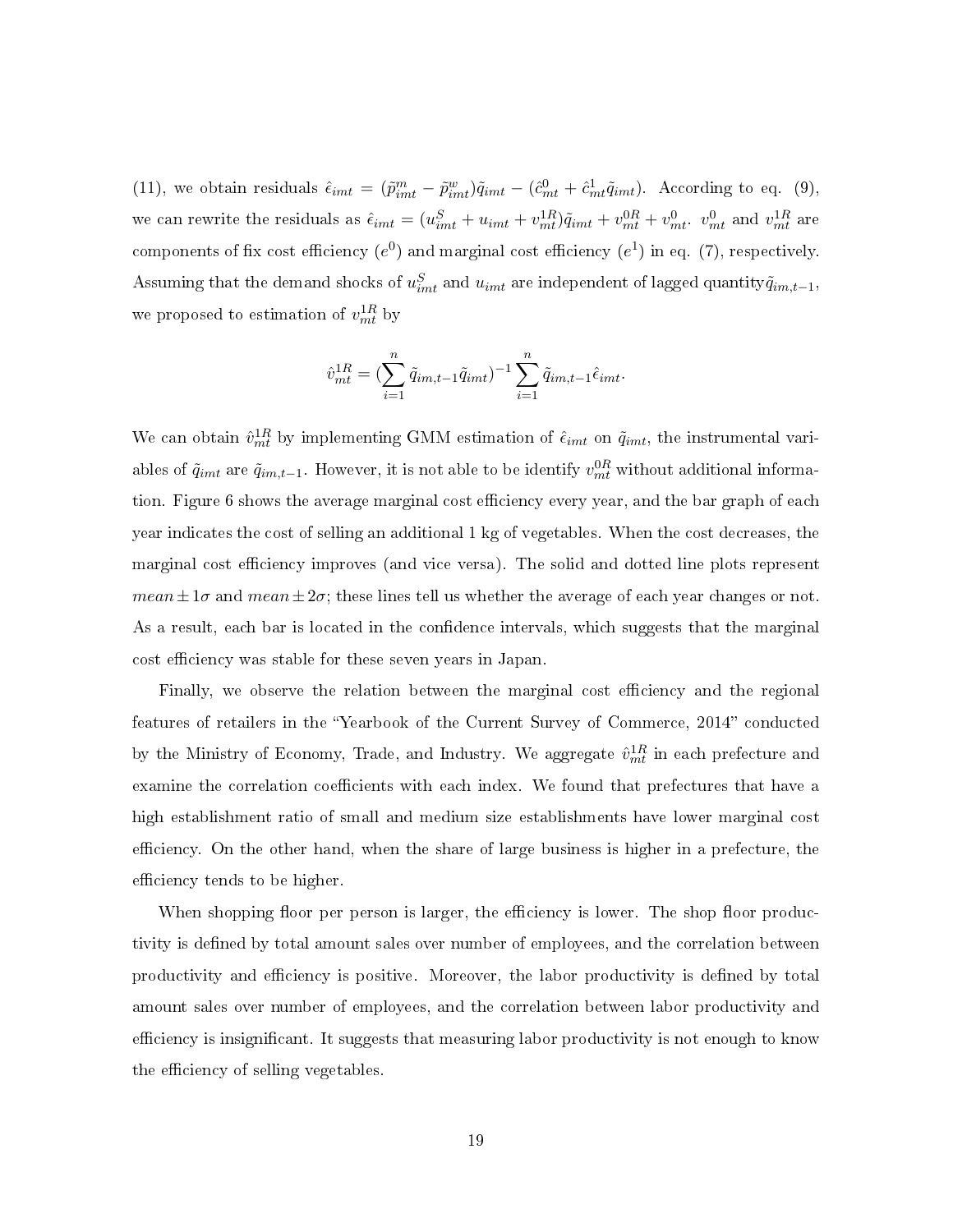## 6 Concluding Remarks

We proposed an economic model of retailers and constructed an econometric model based on it. The basic idea is to describe retailers' behavior as buying goods at a price and then selling them at a higher price. They do not operate if the cost of their business cannot be recovered. In this paper, we look at goods with an inelastic supply, such as agricultural and marine products. Market price is determined by consumer demand and quantity supplied; thus there is no room for retailers to affect the price in principle. Retailers can only decide the price to offer to suppliers, or wholesale price.

If the retail industry is competitive, the wholesale price will be set such that revenue from the price difference equals the retailers' cost. Based on such behavior of retailers, suppliers will optimize the amount of supply in the market. Such interaction determines the market price, the wholesale price, and the quantity traded. We add shocks to the demand function and retailers' cost function to define the retailers' cost efficiency and determine the structure of endogeneity. We estimate this econometric model by the IV method to obtain the parameters and the retailers' efficiency using agricultural products transaction data in Japan.

Our method is novel in that we define the efficiency carefully such that the measure is not contaminated by demand and supply shocks. It is obvious that the efficiency measure will be affected by such shocks if we compute TFP using sales or profit data to estimate the production function. In our empirical analysis, we compute the trend of retailers' efficiency for each prefecture and we aggregate them to determine retailers' efficiency in Japan.

It may be interesting to measure efficiency of each retailer, unlike aggregated efficiency that is calculated in this paper. The proposed method does not directly apply in the estimation of efficiency of a retailer who sells multiple goods. If we have a detailed microdata of market and wholesale prices and quantities of each item, it can be similarly determined. The measurement of the efficiency of different kinds of retailers, such as department stores, supermarkets, and local shops is important. These problems will be handled in future research. Moreover, most goods have elastic supply functions; therefore, methods that are applicable to such goods need to be developed. Research that does this is currently underway.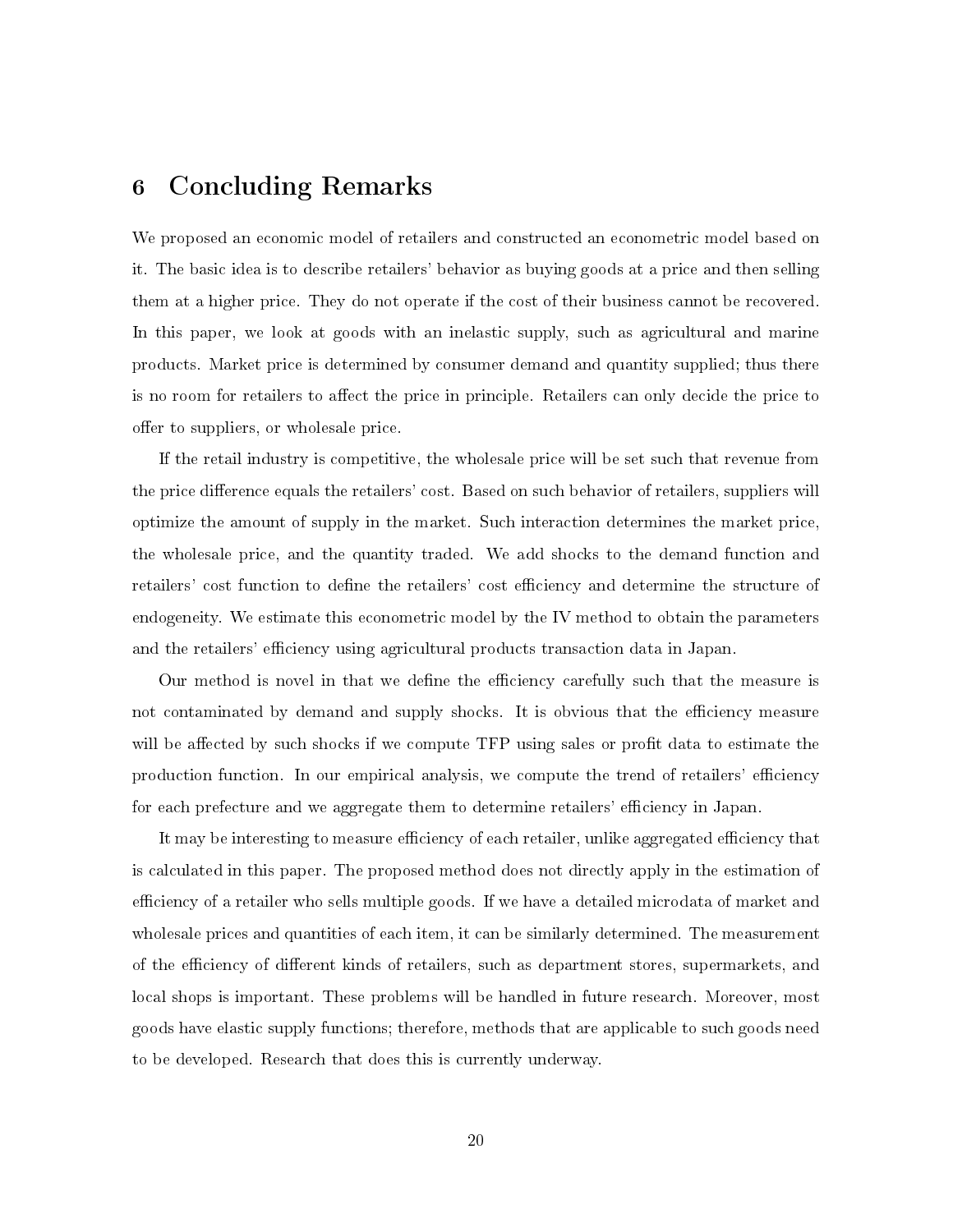#### References

- [1] Ackerberg, D., C. L. Benkard, S. Berry, and A. Pakes (2007) Econometric Tools for Analyzing Market Outcomes," Handbook of Econometrics, Vol. 6A, 4171-4276.
- [2] Ackerberg, D., K. Caves and G. Frazer (2015) "Identification Properties of Recent Production Function Estimators," Econometrica, Vol. 83, No. 6, 2411-2451.
- [3] Foster, L., J. Haltiwanger, C.J. Krizan (2006) "Market selection, reallocation, and restructuring in the US retail trade sector in the 1990s," The Review of Economics and Statistics 88 (4), 748-758.
- [4] K. Fukao (2010) "Service Sector Productivity in Japan: The key to future economic growth," RIETI-PDP series 10-P-007.
- [5] Fukao, K., T. Kameda, K. Nakamura, R. Namba, M. Sato and S. Sugiura (2016) "Measurement of Deflators and Real Value Added in the Service Sector," mimeo.
- $[6]$  Ichimura, H., Y. Konishi and Y. Nishiyama  $(2011)$  "An Econometric Analysis of Firm Specific Productivities: Evidence from Japanese plant level data," RIETI-DP series, 11-E-002.
- [7] Jorgenson, D.W., K. Nomura and Jon D. Samuels  $(2015)$  "A Half Century of Trans-Pacific Competition: Price level indices and productivity gaps for Japanese and U.S. industries, 1955-2012, RIETI-DP series 15-E-054.
- [8] K. Kainou (2009) "kakei syohi to tiiki kouri service gyo no cyoki kozo henka," RIETI-DP Series 09-J-014.
- [9] Konishi, Y., and Y. Nishiyama (2010) "Productivity of Service Providers: Microeconometric measurement in the case of hair salons," RIETI-DP series,  $10$ -E-51.
- [10] Kwon H. U., and Y. G. Kim (2008) "nihon no syogyo ni okeru seisansei dynamics-kigyo katsudo kihon cyosa kohyo data niyoru jissyo bunseki," RIETI-DP Series 08-J-058.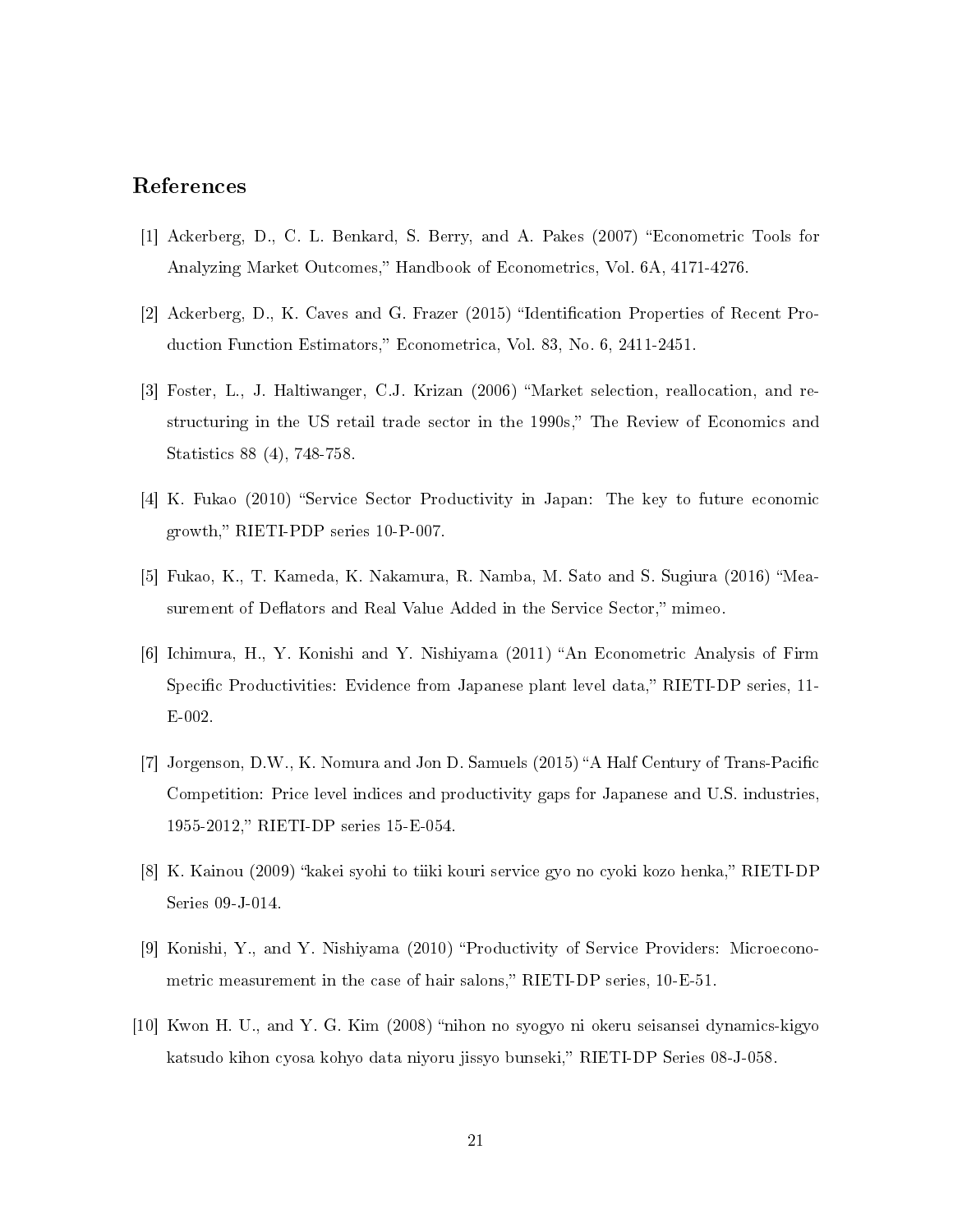- [11] Levinsohn, J and A. Petrin (2003), "Estimating production functions using inputs to control for unobservables," Review of Economic Studies,  $70(2)$ ,  $317-411$ .
- [12] Levinsohn, J. and A. Petrin (1999), "When industries become more productive, do firms?: investigating productivity dynamics," NBER working paper series; working paper 6893; Cambridge: National Bureau of Economic Research.
- [13] Mas, A. and E. Moretti (2009) "Peers at Work," American Economic Review, vol. 99-1, 112-145.
- [14] Marschak, J. and W.H. Andrews (1944), "Random Simultaneous Equations and the Theory of Production," Econometrica, vol 12, 143-205.
- [15] M. Morikawa (2014) Service sangyo no seisansei bunseki, Nihon hyoron sha.
- [16] M. Morikawa  $(2012)$  "Demand Fluctuations and Productivity of Service Industries," Economics Letters, Vol. 117, No. 1, pp. 256-258, 2012.
- [17] M. Morikawa (2011) Economies of Density and Productivity in Service Industries: An Analysis of Personal Service Industries Based on Establishment-Level Data," Review of Economics and Statistics, Vol. 93, No. 1, pp. 179-192, 2011.
- [18] Olley, G., S. and A. Pakes (1996), The dynamics of productivity in the telecommunications equipment Industry," Econometrica, vol. 64, 1263-1297.
- [19] Reiss, P.C., and F.A. Wolak (2007) "Structural Econometric Modelling: Rationale and Examples from Industrial Organizations" Handbook of Econometrics, Vol. 6A, 4277-4415.
- [20] C. Syverson (2011) "What Determines Productivity?" Journal of Economic Literature,  $49:2, 326 - 365.$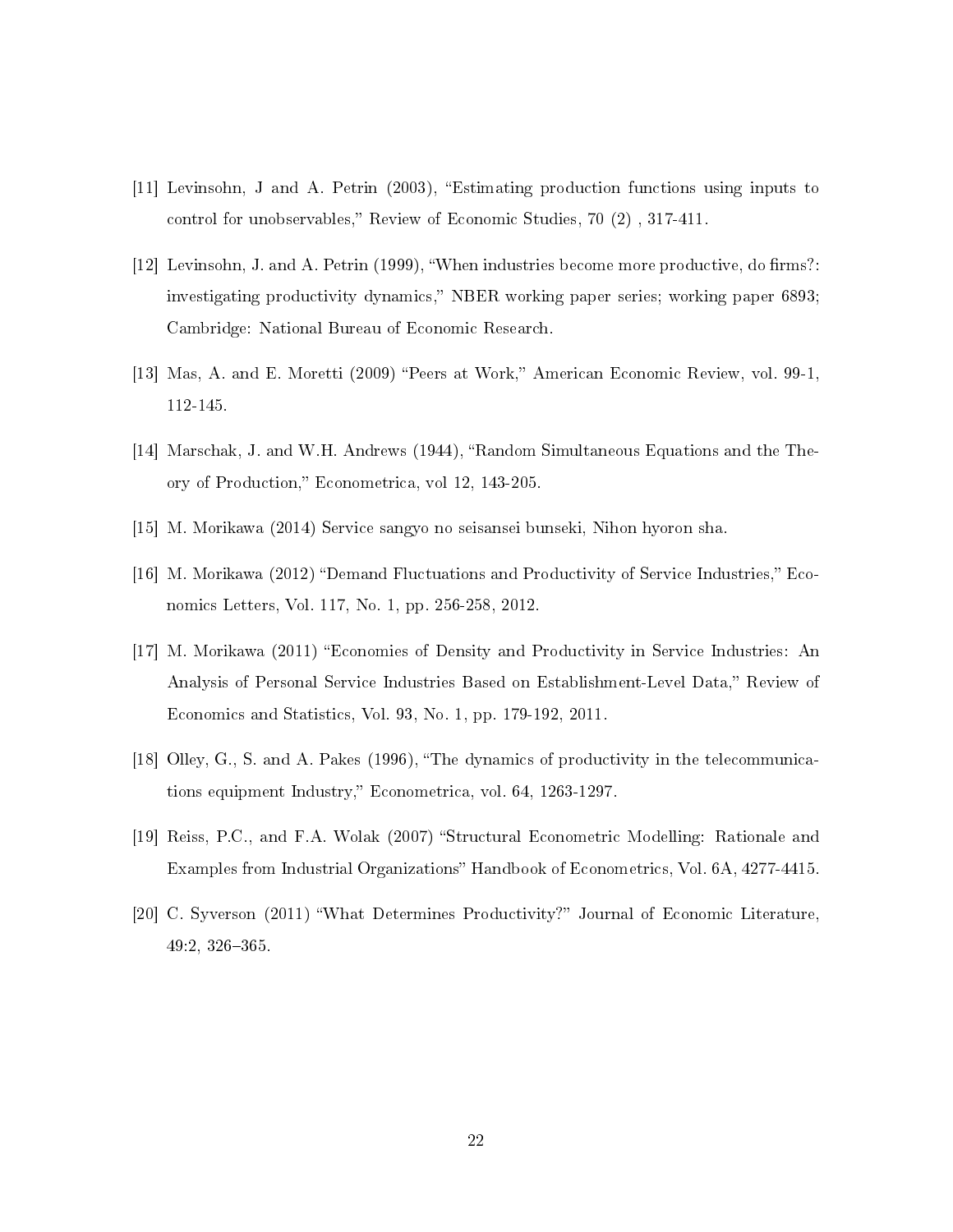

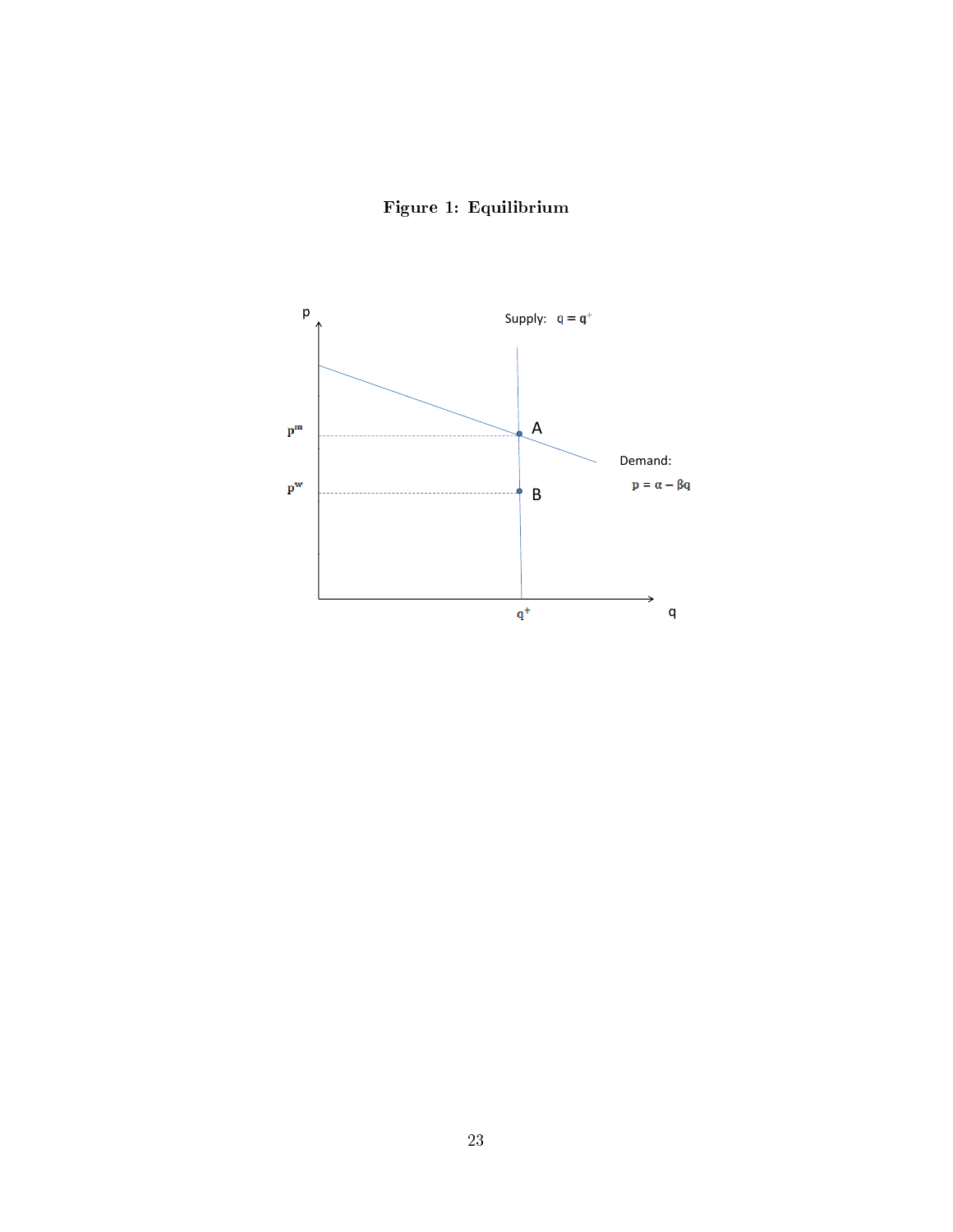Figure 2: Internal solution

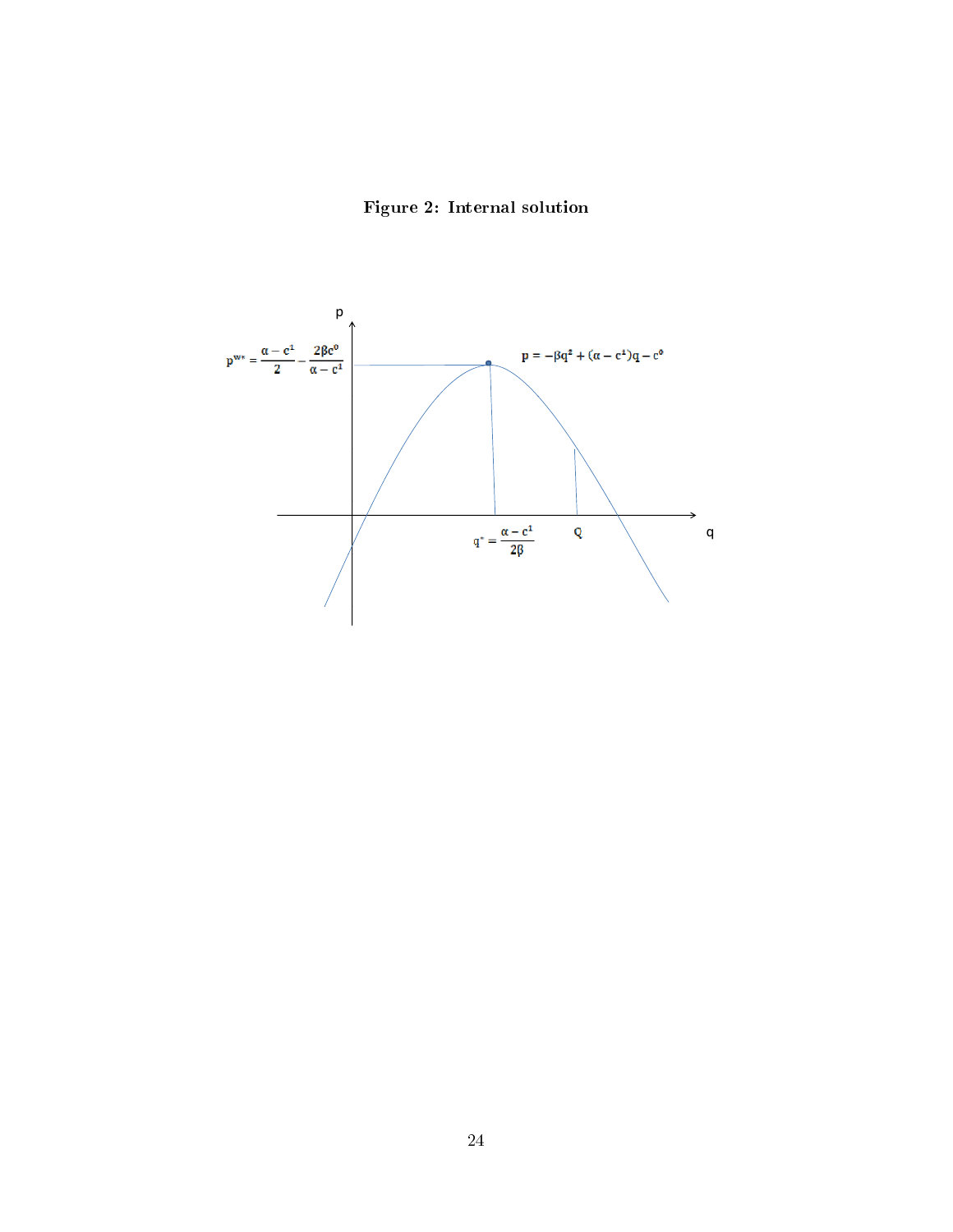

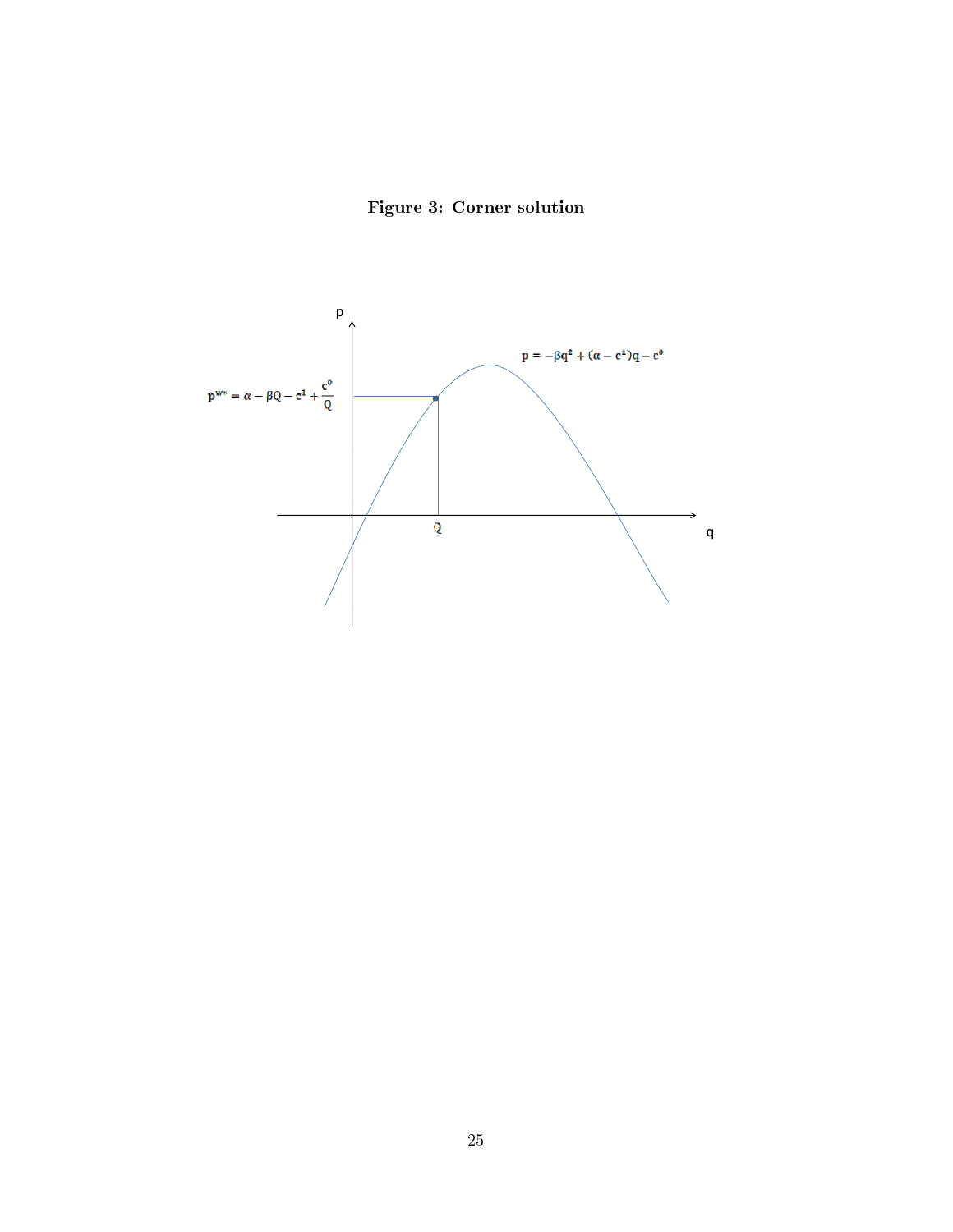|                                              |                      | Table 1: Variable Descriptions and Sources of Data                |
|----------------------------------------------|----------------------|-------------------------------------------------------------------|
| variable (unit)                              | Description          | Sources                                                           |
| $\tilde{p}^w_{imt}$ (yen)                    | Wholesale            | Wholesale price Survey on Vegetables and Fruits Wholesale Market, |
|                                              | price                | Ministry of Agriculture, Forestry and Fisheries                   |
| $\tilde{q}_{imt}$ $\left(\mathrm{kg}\right)$ | Wholesale            | Wholesale price Survey on Vegetables and Fruits Wholesale Market, |
|                                              | quantity             | Ministry of Agriculture, Forestry and Fisheries                   |
| $\tilde{p}^m_{imt}(\text{yen})$              | Retail               | Retail Price Survey (Structural Survey).                          |
|                                              | price                | Ministry of Internal Affairs and Communications                   |
| $w_{my}(\text{yen})$                         | Average wage rate    | Basic Survey on Wage Structure,                                   |
|                                              | of retail industry   | Ministry of Health, Labour and Welfare                            |
| $r_{my}({\rm yen}/m^2)$                      | the value of         |                                                                   |
|                                              | commercial districts | Ministry of Land, Infrastructure, Transport and Tourism           |
| $g_{mt}(\mathrm{yen})$                       | Lighter fluid's      | Petroleum Products Price Statistics.                              |
|                                              | average price        | Ministry of Economy, Trade and Industry                           |
| $temp_{mt}(C)$                               | Average temperature  |                                                                   |
| $summy_{mt}(\mathrm{hours})$                 | Sunshine duration    |                                                                   |
|                                              | (Total amount)       | Japan Meteorological Agency,                                      |
| $rain_{mt}(mm)$                              | Rainfall             | Ministry of Land, Infrastructure, Transport and Tourism           |
|                                              | (Total amount)       |                                                                   |
| $field_{yt}\ (ha)$                           | area of field for    | Statistics on Crop,                                               |
|                                              | vegetables           | Ministry of Agriculture, Forestry and Fisheries                   |
| $\frac{deftator1_{mt}}{All \text{ items}}$   | price index          | Consumer Price Indices,                                           |
|                                              | base year=2010       | Ministry of Internal Affairs and Communications                   |
| $deflat2_{my}$                               | regional difference  | The Regional Difference Index of Consumer Prices,                 |
| All items                                    | price index          | Ministry of Internal Affairs and Communications                   |
|                                              |                      |                                                                   |

| l                                                    |
|------------------------------------------------------|
| l<br>$\mathbf$<br>֠                                  |
| l<br>Ì                                               |
| l<br>į                                               |
| ֚֚֡                                                  |
| ŀ                                                    |
| ֖֖֖֖֖ׅׅ֚֚֚֚֚֚֚֚֚֚֚֚֚֬֝֝֓֕֓֡֡֡֡֬֝֬֓֡֬֝֬֓֓֞֓֡֬֓֓֬<br>ļ |
|                                                      |
|                                                      |
| ı<br>I                                               |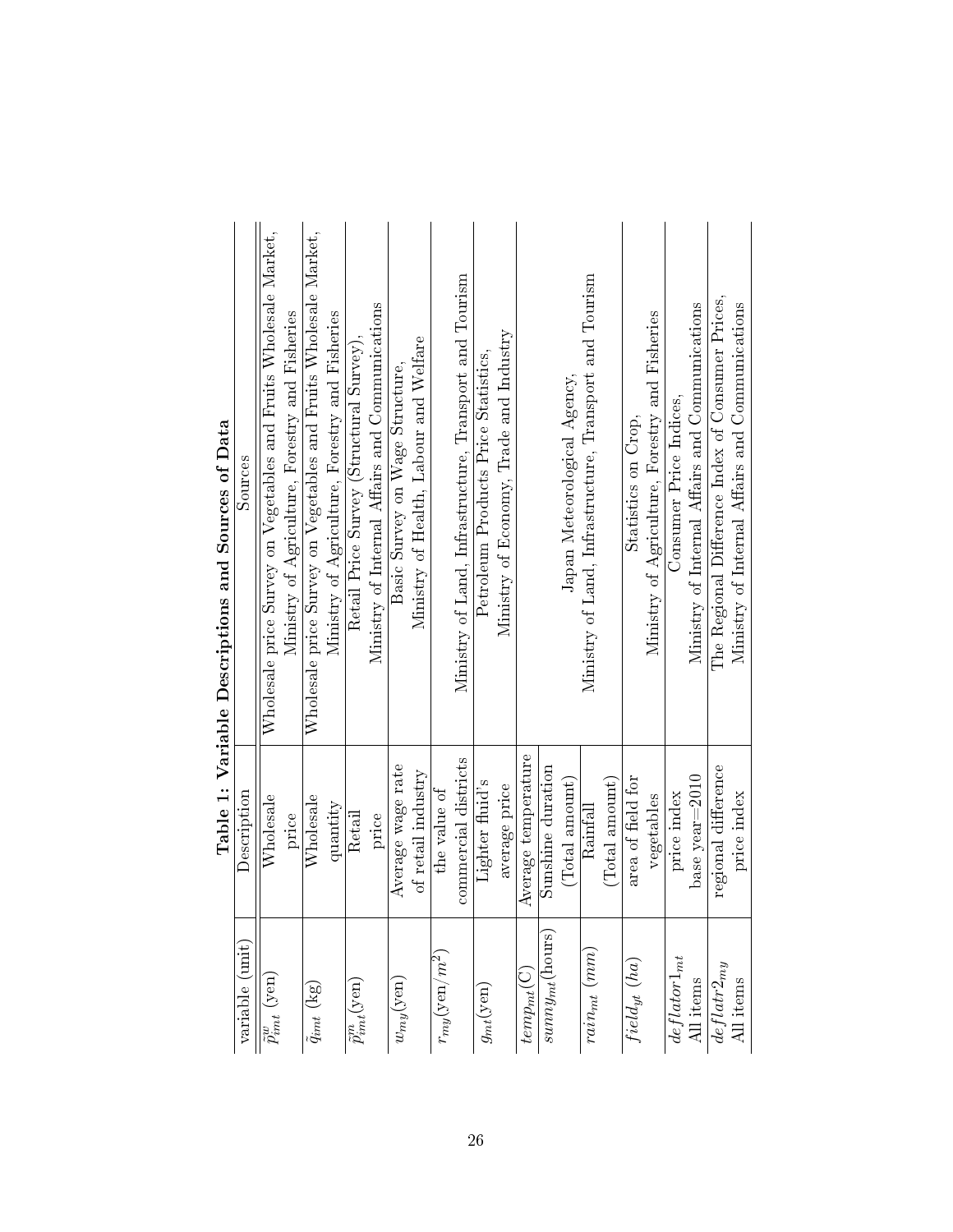| variable (unit)                                        | unit                    | mean     | median   | S.D.     | min.     | max.     | N      |
|--------------------------------------------------------|-------------------------|----------|----------|----------|----------|----------|--------|
| $(\tilde p_{imt}^m - \tilde p_{imt}^w) \tilde q_{imt}$ | yen                     | 95220    | 34567    | 218780.3 | 59       | 4619603  | 102277 |
| $\tilde{p}^w_{imt}$                                    | yen                     | 347.1    | 280.6    | 270.1    | 18.3     | 2395.4   | 102279 |
| $q_{imt}$                                              | ton                     | 496.5    | 135      | 1288.9   |          | 25600    | 102279 |
| $\tilde{p}^m_{imt}$                                    | yen                     | 695.3    | 564.5    | 511.7    | 60.3     | 4345.9   | 102279 |
| $field_{yt}$                                           | ha                      | 24838.7  | 9190     | 59697.6  | 1370     | 414900   | 102279 |
| $w_{my}$                                               | yen                     | 261470.6 | 261157.2 | 26811.2  | 193124.1 | 373870.6 | 102279 |
| $r_{my}$                                               | $\sqrt{\text{yen}/m^2}$ | 144371.3 | 85018.6  | 203512.4 | 27569.05 | 1602426  | 102279 |
| $g_{mt}$                                               | yen                     | 125.6    | 128.1    | 15.0     | 87.6     | 172.6    | 102279 |
| $temp_{mt}$                                            | C                       | 15.6     | 15.9     | 8.5      | $-4.7$   | 30.5     | 102279 |
| $sunny_{mt}$                                           | hours                   | 161.5    | 163.2    | 45.8     | 17.6     | 294.4    | 102279 |
| $rain_{mt}$                                            | $\,mm$                  | 142.9    | 114.5    | 113.3    | $\Omega$ | 1561     | 102279 |

Table 2: Summary Statistics (2008-2014)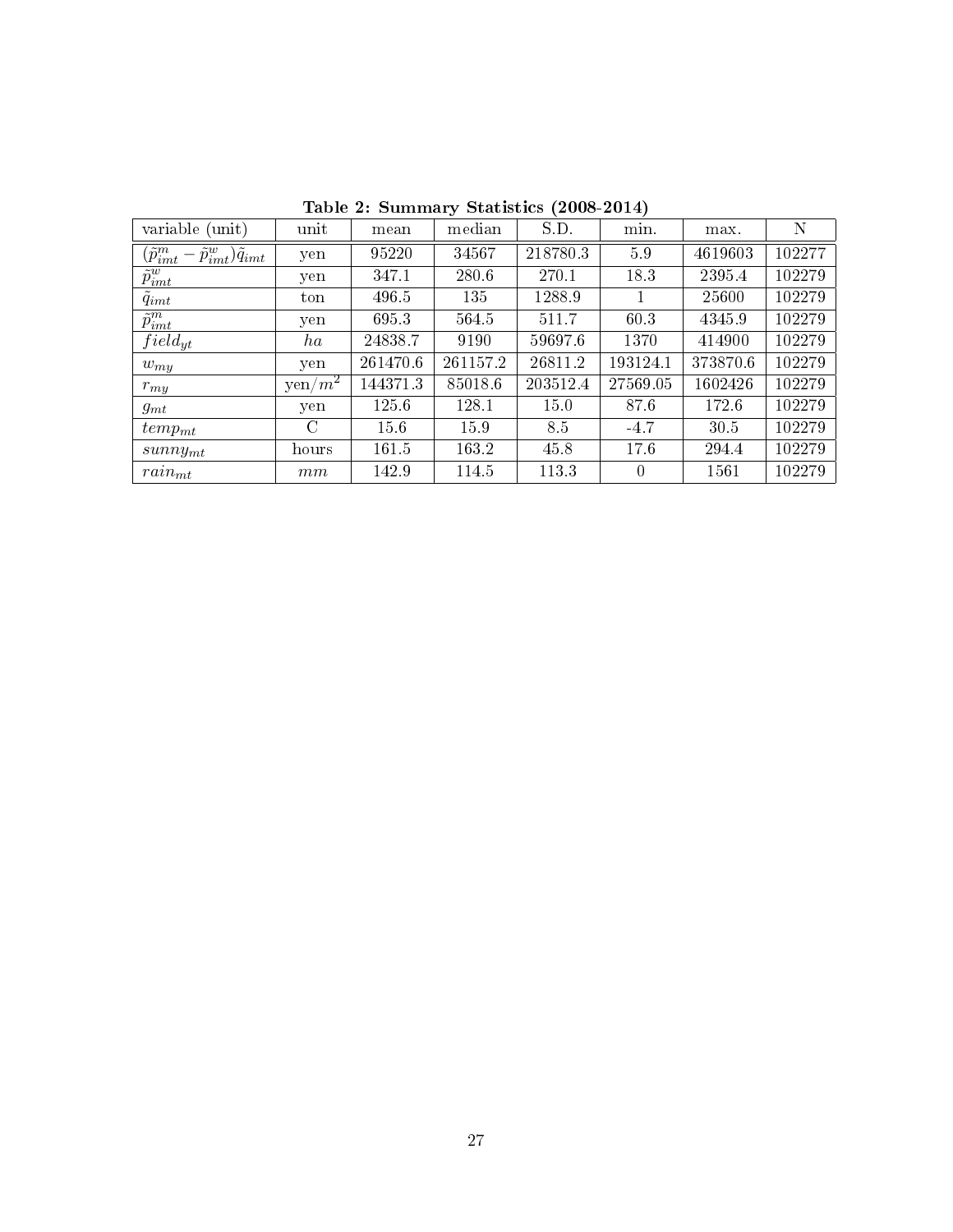

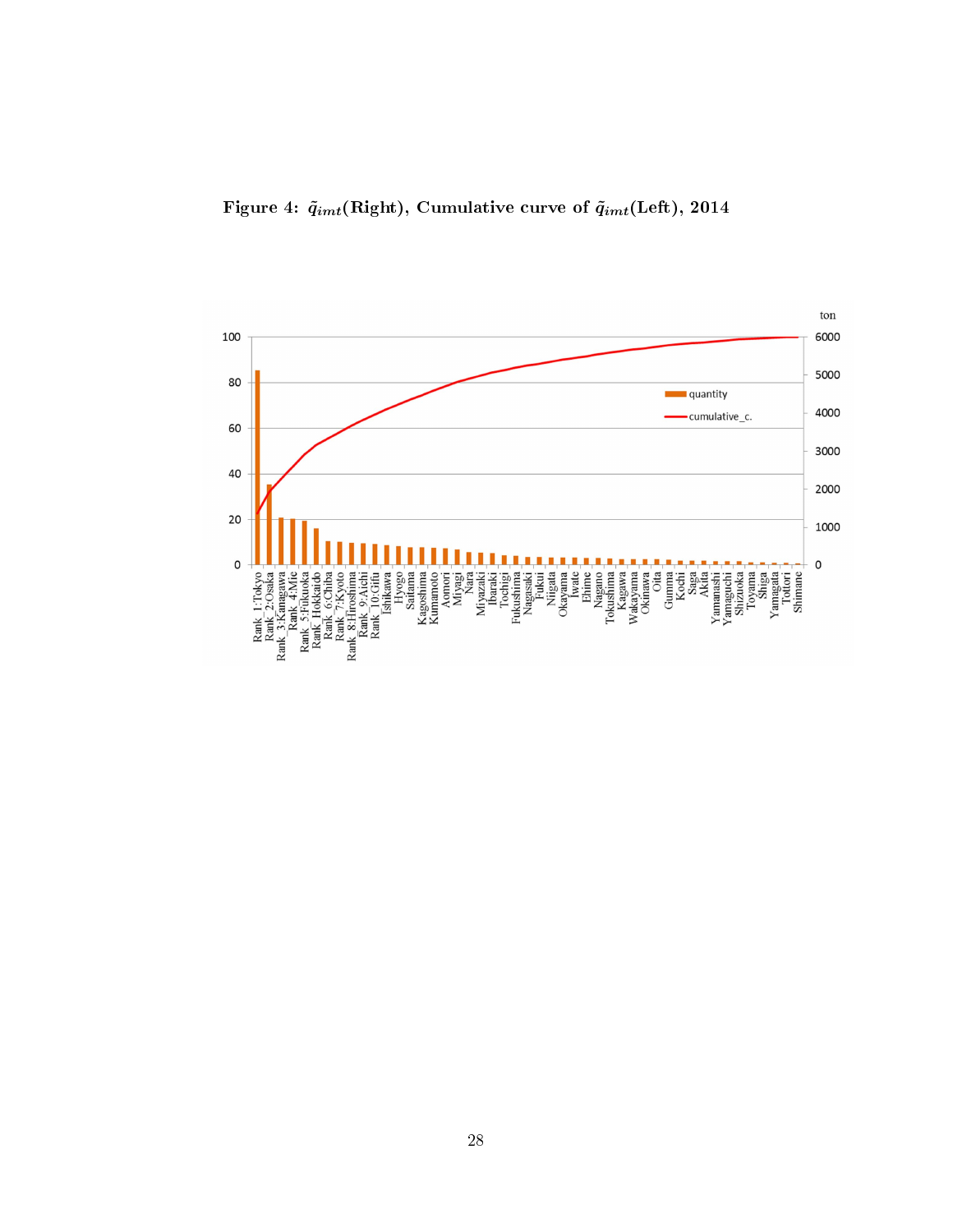Figure 5: Estimation results of  $C_m^0+C_y^1\hat{\tilde q}_{imt}$ 

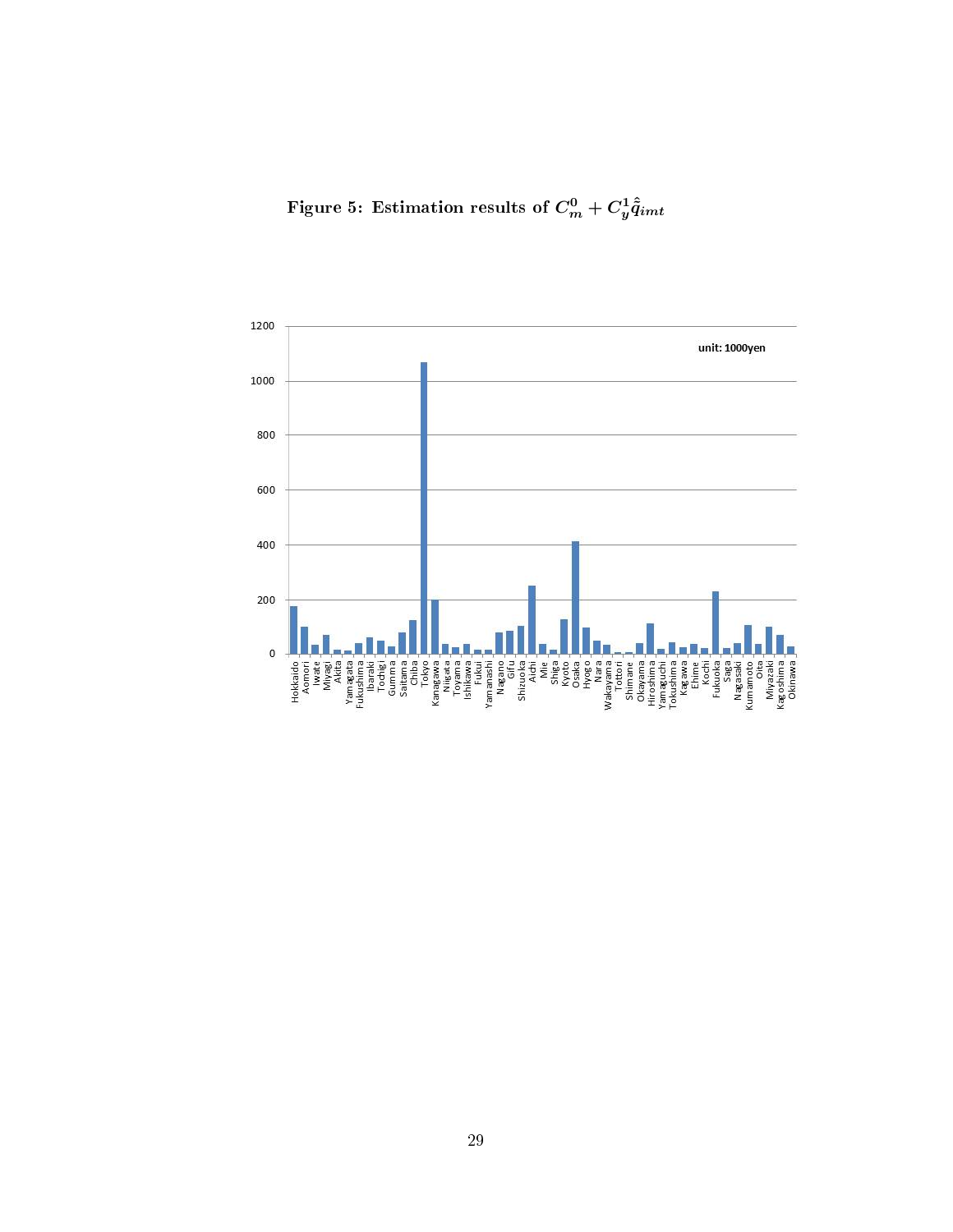|                         | $\frac{\tilde{q}_{imt}/field}{1.241***}$ |
|-------------------------|------------------------------------------|
| $temp_{mt}$             | (0.451)                                  |
| $sunny_{mt}$            | $0.045*$<br>(0.024)                      |
| $rain_{mt}$             | 0.014<br>(0.016)                         |
| $temp_{mt}^2$           | $-0.061***$<br>(0.013)                   |
| $rain_{mt}^2$           | $-0.000$<br>(0.000)                      |
| $temp_{mt-1}$           | $0.550***$<br>(0.193)                    |
| $summy_{mt-1}$          | $-0.020$<br>(0.024)                      |
| $rain_{mt-1}$           | 0.001<br>(0.009)                         |
| constant                | $-46.366***$<br>(9.287)                  |
| $\overline{N}$<br>$R^2$ | 100670<br>0.498                          |

Table 3: Estimation Result: First Stage

1. Prefecture dummy and year dummy are included.

2. Vegetables dummy are included.

3. Standard errors in parentheses

\*  $p < 0.1$ , \*\*  $p < 0.05$ , \*\*\*  $p < 0.01$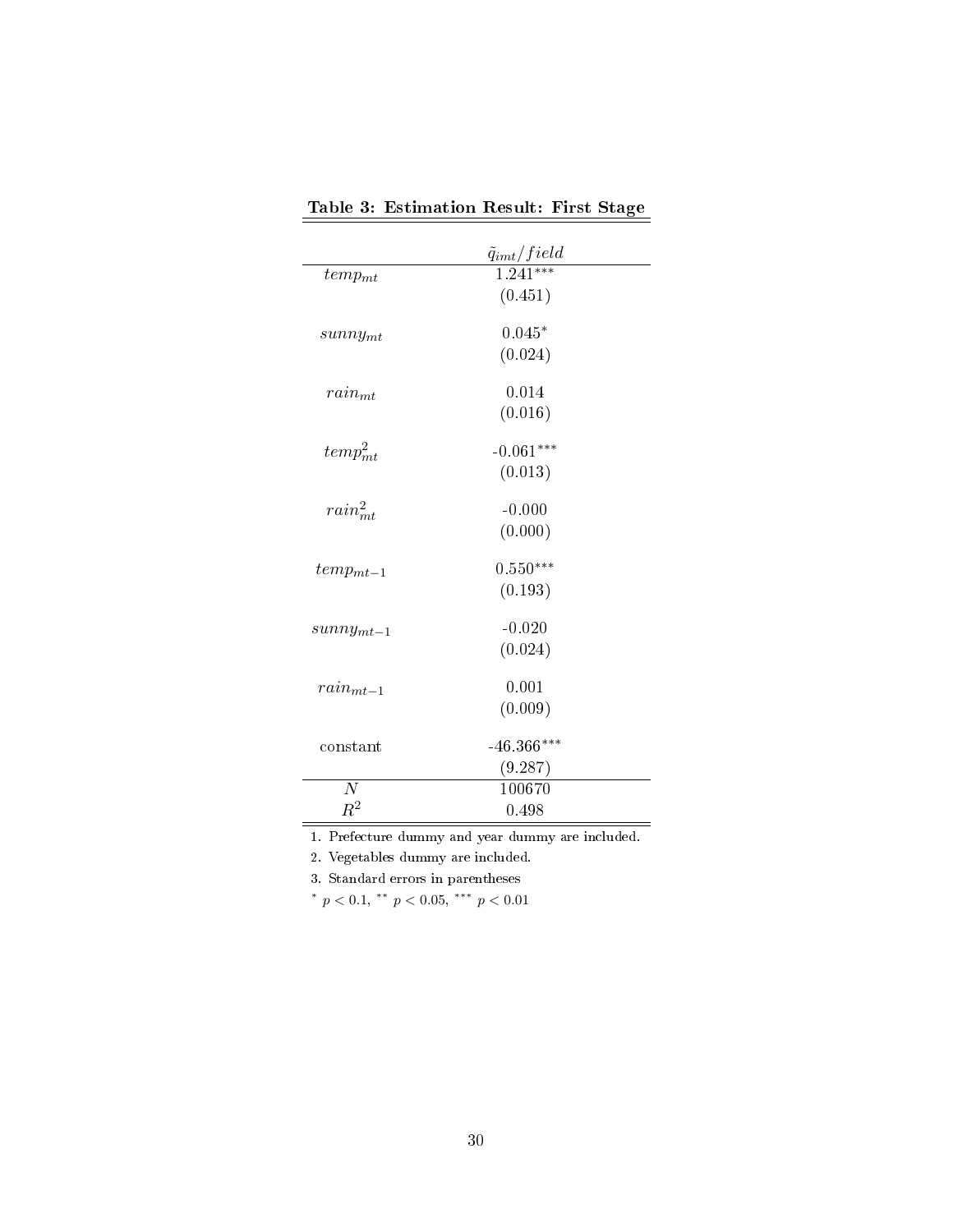Figure 6: Marginal Cost Efficiency  $\hat{v}_{mt}^{1R}$  : 2008-2014